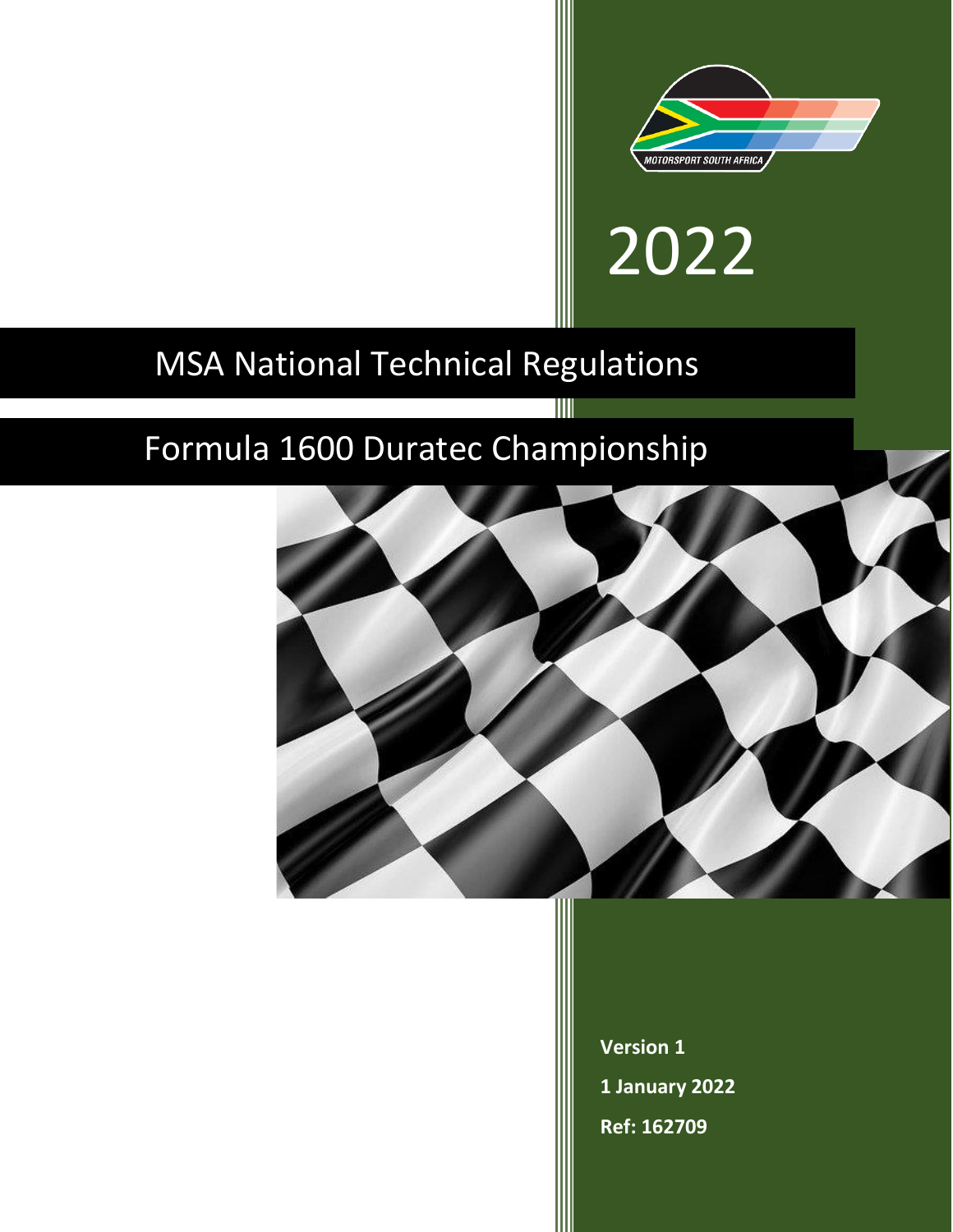#### **REVIEW AND AMENDMENTS**

Amendments and updates to the rules will be recorded in the Amendment Record, detailing the updated version, date of approval of the amendment and a short summary of the amendment.

#### **AMENDMENT RECORD**

| Modified SSR / ART | Date applicable | Date of<br>Publication | <b>Clarifications</b> |
|--------------------|-----------------|------------------------|-----------------------|
|                    |                 |                        |                       |
|                    |                 |                        |                       |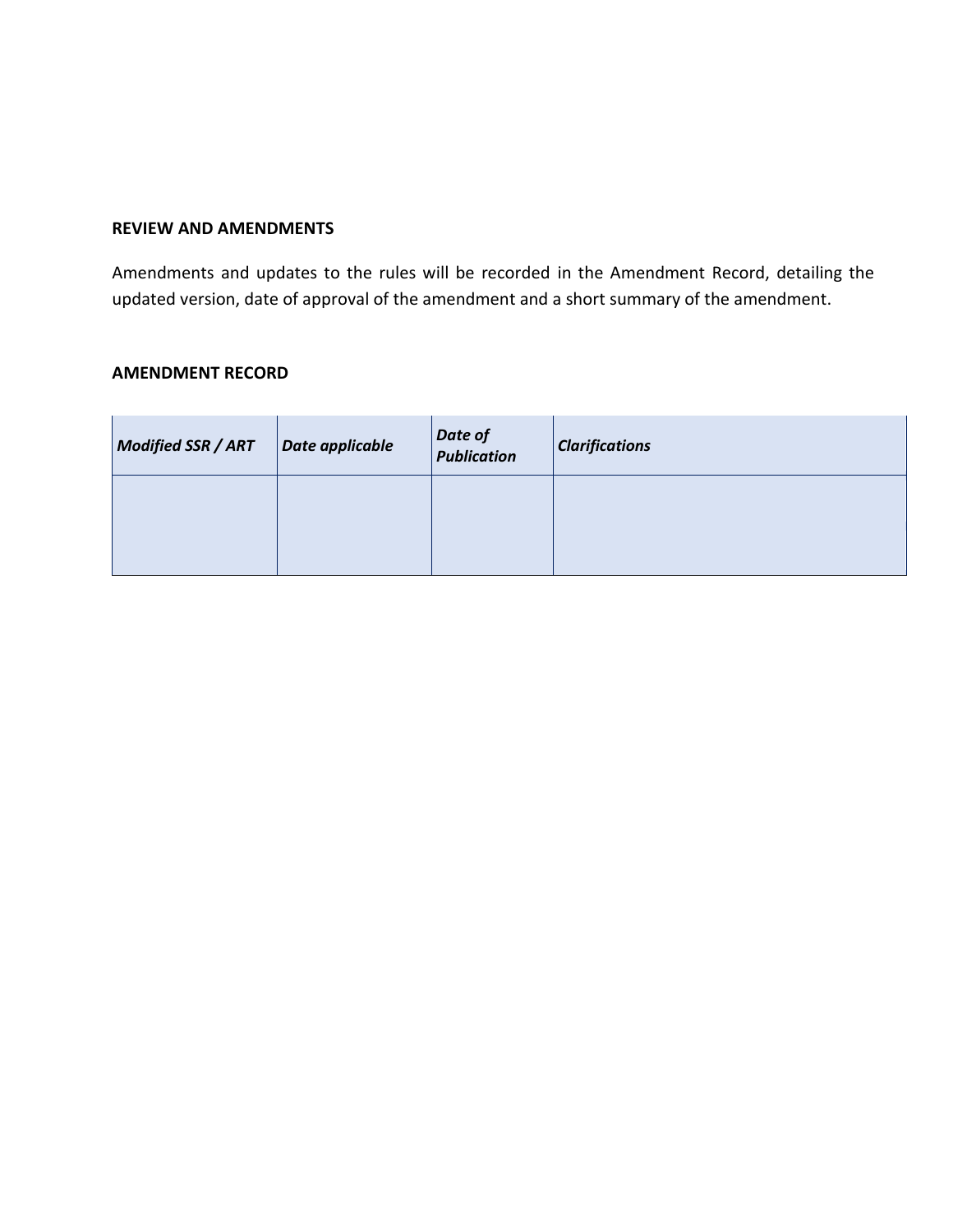| <b>ARTICLE 1:</b> | <b>DEFINITIONS</b>                     |
|-------------------|----------------------------------------|
| 1.1               | Formula Ford car (Duratec)             |
| 1.2               | Bodywork and wings                     |
| 1.3               | <b>Ground Clearance</b>                |
| 1.4               | Minimum weight                         |
| 1.5               | Date of car build                      |
| 1.6               | <b>Sprung Suspension</b>               |
| 1.7               | Wheel                                  |
| 1.8               | Intake system                          |
| 1.9               | Ceramic materials                      |
| 1.10              | Composite materials                    |
| 1.11              | High volume components                 |
| <b>ARTICLE 2:</b> | <b>REGULATIONS</b>                     |
| 2.1               | The role of Ford Motor Company         |
| 2.2               | <b>Publication date for amendments</b> |
| 2.3               | Permanent compliance with regulations  |
| <b>ARTICLE 3:</b> | <b>BODYWORK AND DIMENSIONS</b>         |
| 3.1               | <b>Car Dimensions</b>                  |
| 3.2               | Front nose                             |
| 3.3               | Bodywork                               |
| 3.4               | Bodywork shape                         |
| 3.5               | Bodywork mounting                      |
| 3.6               | Rear bodywork                          |
| 3.7               | Lower rear bodywork                    |
| 3.8               | Drivers compartment                    |
| 3.9               | Floor                                  |
| <b>ARTICLE 4:</b> | <b>WEIGHT</b>                          |
| 4.1               | Minimum weight                         |
| 4.2               | <b>Ballast</b>                         |
| <b>ARTICLE 5:</b> | <b>ENGINE</b>                          |
| 5.1               | General                                |
| 5.2               | <b>Permitted Engine</b>                |
| 5.3               | Engine modifications                   |
| 5.4               | <b>Engine Position</b>                 |
| 5.5               | <b>Induction System</b>                |
| 5.6               | Cylinder Head (including valves)       |
| 5.7               | <b>Engine Covers</b>                   |
| 5.8               | Camshafts                              |
| 5.9               | <b>Compression Ratio</b>               |
| 5.10              | <b>Cylinder Block</b>                  |
| 5.11              | <b>Connecting Rods</b>                 |
| 5.12              | Crankshaft                             |
| 5.13              | Piston                                 |
| 5.14              | Oil System                             |

5.15 Oil Pan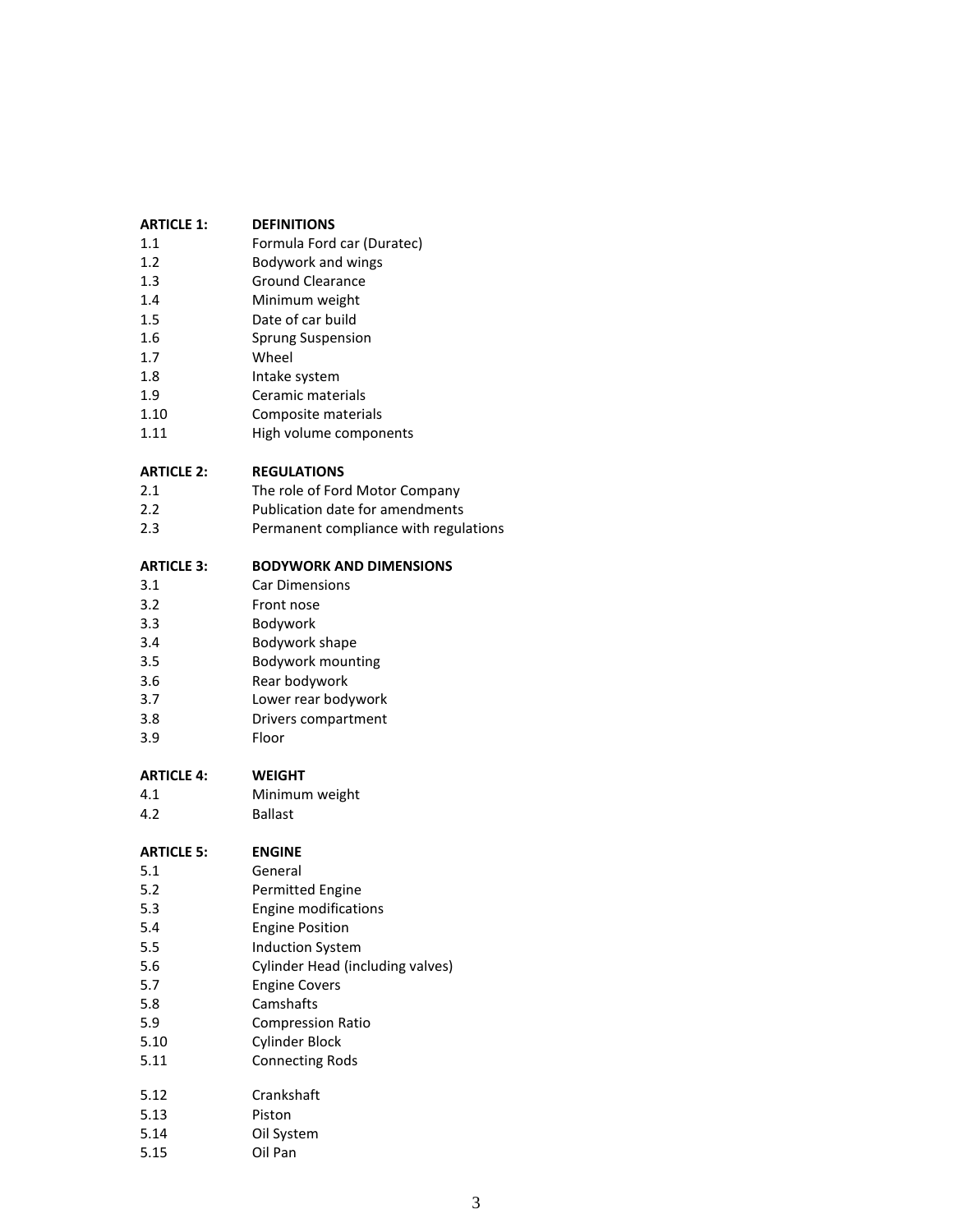| 5.16               | Oil Pump                                         |
|--------------------|--------------------------------------------------|
| 5.17               | Oil Pressure Sensor                              |
| 5.18               | Front cover                                      |
| 5.19               | Oil Lines                                        |
| 5.20               | Oil Filter                                       |
| 5.21               | Cooling System                                   |
| 5.22               | Radiators                                        |
| 5.23               | <b>Fuel System</b>                               |
| 5.24               | Flywheel and Clutch                              |
| 5.25               | <b>Exhaust System</b>                            |
| 5.26               | Engine sealing and scrutineering                 |
|                    |                                                  |
| <b>ARTICLE 6:</b>  | <b>FUEL TANKS, PIPING &amp; SYSTEM</b>           |
| 6.1                | <b>Fuel Tanks</b>                                |
| 6.2                | <b>Fuel Pipes</b>                                |
| 6.3                | <b>Fuel Filler</b>                               |
| 6.4                | <b>Fuel Pump</b>                                 |
| <b>ARTICLE 7:</b>  | <b>OIL TANKS</b>                                 |
| 7.1                | <b>Location of Oil Tanks</b>                     |
|                    |                                                  |
| <b>ARTICLE 8:</b>  | <b>ELECTRICAL SYSTEMS</b>                        |
| 8.1                | Starter                                          |
| 8.2                | Alternator                                       |
| 8.3                | Battery                                          |
| 8.4                | Powertrain Control Module                        |
| 8.5                | Wiring harness                                   |
| 8.6                | Ignition system                                  |
| 8.7                | Sensors                                          |
| 8.8                | Timing beacon                                    |
| 8.9                | Pumps                                            |
| 8.10               | Power feeds                                      |
| 8.11               | Electronic dashboards and data logging equipment |
| 8.12               | Data Logger                                      |
| 8.13               | Rear Light                                       |
| <b>ARTICLE 9:</b>  | <b>TRANSMISSION</b>                              |
| 9.1                | Gearbox                                          |
| 9.2                | Drive                                            |
| 9.3                | Final drive                                      |
|                    |                                                  |
| <b>ARTICLE 10:</b> | <b>SUSPENSION AND STEERING</b>                   |
| 10.1               | Principles                                       |
| 10.2               | Dampers                                          |
| 10.3               | Wishbones                                        |
| 10.4               | Intrusion of suspension parts                    |
| 10.5               | Anti-roll bars                                   |
| 10.6               | Coatings                                         |

10.7 Steering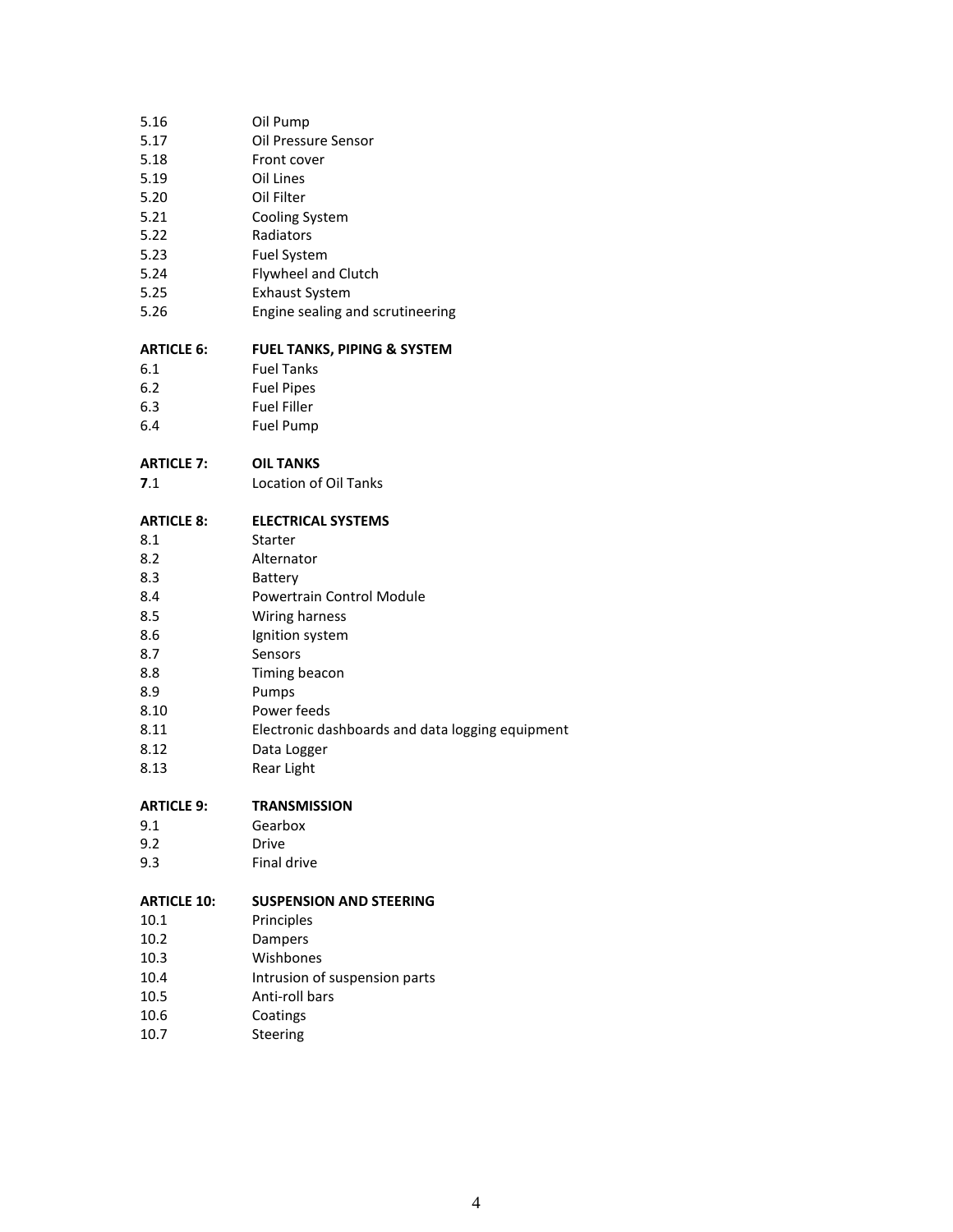| <b>ARTICLE 11:</b> | <b>BRAKES</b>     |
|--------------------|-------------------|
| 11.1               | Separate Circuits |

- 11.2 Brake Discs
- 11.3 Brake Callipers
- 11.4 Cooling Ducts
- 11.5 Brake Pressure Modulation
- 11.6 Brake Pads
- 11.7 Brake Pressure Modulation

#### **ARTICLE 12: WHEELS & TYRES**

| 12.1 | Location              |
|------|-----------------------|
| 12.2 | <b>Wheel Material</b> |
|      |                       |

- 12.3 Dimensions
- 12.4 Maximum Number of Wheels
- 12.5 Wheel Attachment
- 12.6 Tyre Type
- 12.7 Pressure Control Valves
- 12.8 Tyre heaters
- 12.9 Wheel Spacers

#### **ARTICLE 13: COCKPIT**

- 13.1 Cockpit Opening 13.2 Internal Cross Section 13.3 Feet Position
- 13.4 Steering Wheel

#### **ARTICLE 14: SAFETY EQUIPMENT**

- 14.1 Fire Extinguishers
- 14.2 Master Switch
- 14.3 Rear View Mirrors
- 14.4 Safety Belts
- 14.5 HANS device:

#### **ARTICLE 15: SAFETY STRUCTURES**

- 15.1 Regulations
- 15.2 Roll Structures
- 15.3 Chassis Survival Cell
- 15.4 The chassis
- 15.5 Head Protection 15.6 Frontal Protection
- 15.7 Lateral Protection Structure
- 15.8 Cockpit side protection

#### **ARTICLE 16: FUEL**

- 16.1 Fuel
- 16.2 Fuel testing

#### **APPENDIX A:**

Table of single seater dimensions.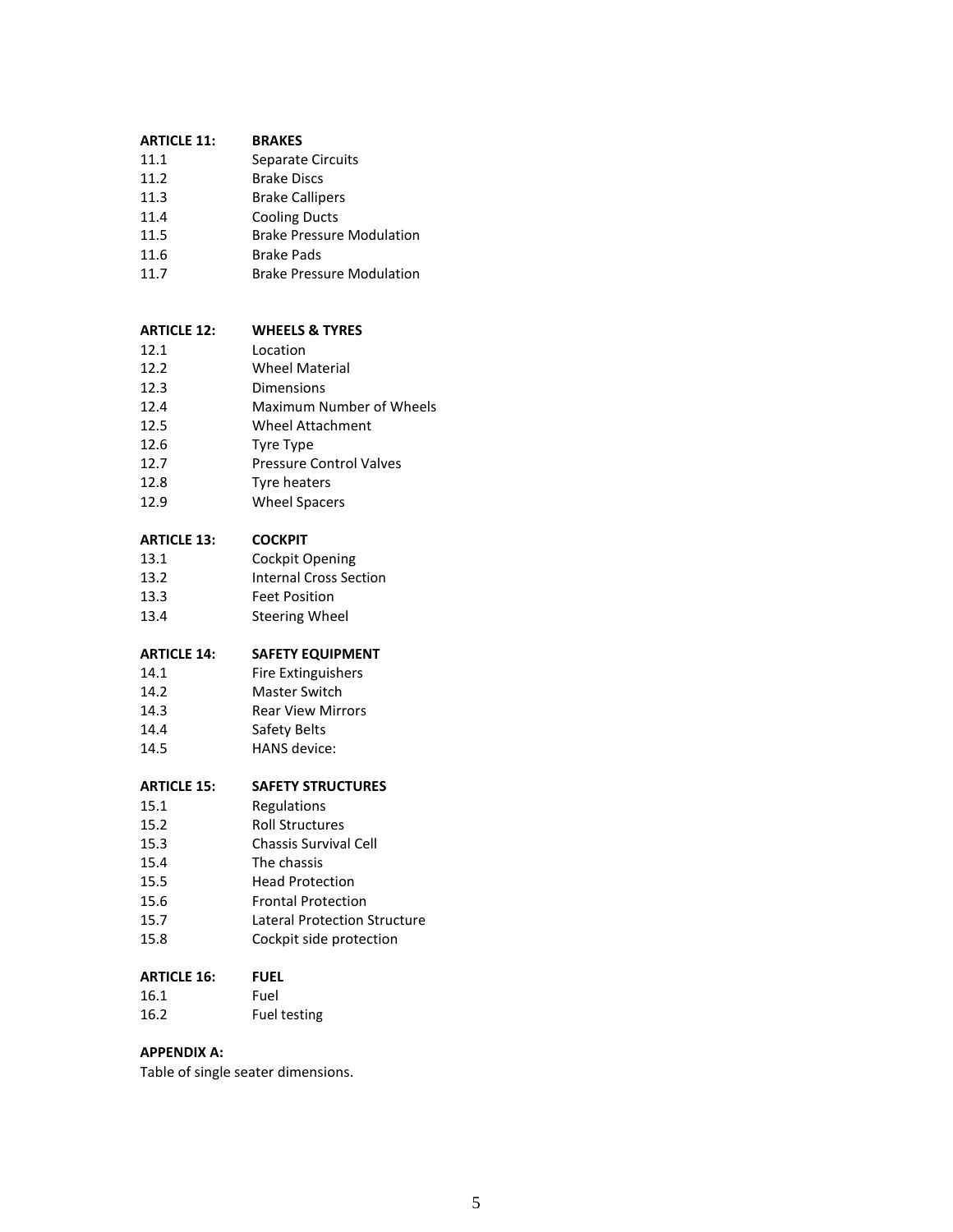#### **APPENDIX C:**

Tyres.

#### **APPENDIX D:**

Drawings and tables to support technical regulations.

#### **INTRODUCTION**

It is the intention of Investchem Formula 1600 that these 2022 regulations for Formula Ford with the 1600cc Duratec engine, are based on the prior 2009 UK Formula Ford 1600cc Duratec regulations. Minimum changes other than those necessitated by issues highlighted during previous season and MSA safety requirements will be changed. It is believed that most Zetec chassis from Year 2003 Mygale or Van Diemen can be updated to meet these requirements.

These regulations are intended for use by experienced and competent motorsport teams and manufacturers and assume that anyone attempting a whole car build has a background in this motor sport discipline. In this respect any team building a car should ensure that they have full familiarity with all MSA / Ford regulations relevant to this category of motorsport and in particular that the car is built in conformity with all these requirements. For safety and security, modifications to the chassis structure or to the roll over hoop should be completed by the original manufacturer. Teams should also ensure that all installed safety equipment meets all MSA or FIA safety standards. Cars built before 31 December 2020 are eligible for the SA National Championship.

#### **ARTICLE 1: DEFINITIONS**

#### **1.1 Formula Ford car (Duratec)**

Four wheel single-seater racing car fitted with a Ford 1600cc 16 Valve 'Duratec' petrol engine, and designed solely for speed races on circuits or closed courses.

#### **1.2 Bodywork:**

All entirely sprung parts of the car in contact with the external air stream, except the rollover structures and the parts definitely associated with the mechanical functioning of the engine, transmission and running gear. Airboxes, radiators and engine exhausts are considered to be part of the bodywork.

#### **1.3 Ground Clearance:**

The clearance between the ground and the lowest part of the bodywork, and/or of the suspended part of the car, in normal trim with the driver aboard.

#### **1.4 Minimum weight:**

The minimum weight must be the weight of the car in the condition in which it crosses the finishing line and enters parc -ferme, or at any time during the competition and/or practice. The minimum car plus driver weight will include the driver dressed for the competition with all required personal safety items.

#### **1.5 Date of car build:**

Cars built before 1st January xxxx (or 1.1.xx) is interpreted to indicate cars built for the season indicated as shown by the year code. Consequently cars built to the new or revised specification, but finished before that date will still be defined as new season cars.

#### **1.6 Sprung suspension:**

The means whereby all complete wheels are suspended from the body/chassis unit by a spring medium.

#### **1.7 Wheel:**

Wheel: Flange and rim. Complete wheel: Flange, rim and tyre.

#### **1.8 Intake system:**

All the elements between the cylinder head and the external side of the air filter.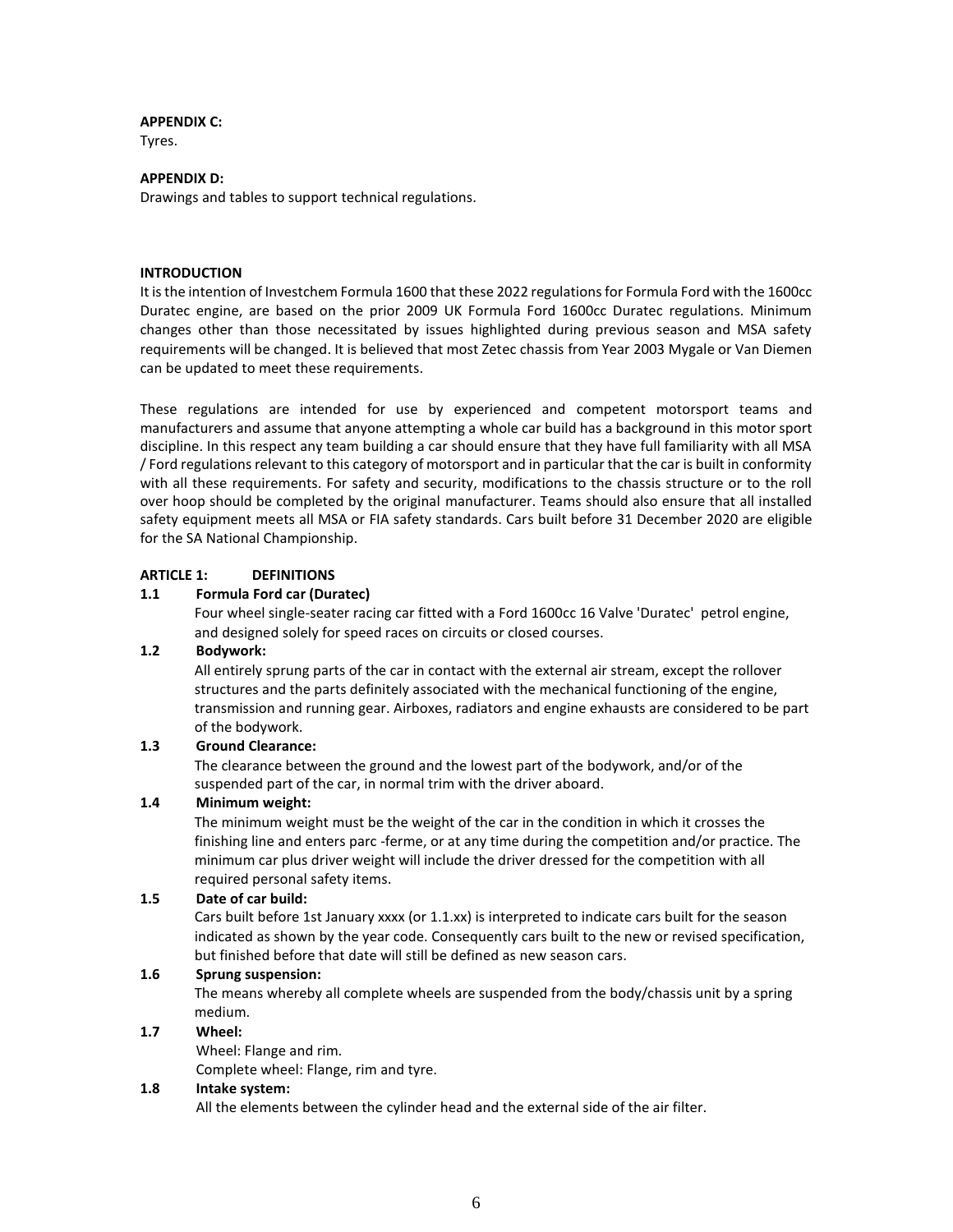#### **1.9 Ceramic materials:**

Ceramic Materials (e.g. AL2O3, SiC, B4C, Ti5Si3, SiO2, Si3N4) – These are inorganic, non-metallic solids.

#### **1.10 Composite:**

Material formed from several distinct components, the association of which provides the whole with properties which none of the components taken separately possesses. High

strength composites include components made with Carbon and or aramid fibres.

#### **1.11 High volume components:**

Are those from series production vehicles which have been produced in numbers greater than 25,000 in 12 consecutive months.

#### **ARTICLE 2: REGULATIONS**

#### **2.1 The role of Ford Motor Company:**

The technical regulations for Formula Ford cars are issued by Investchem Formula 1600

#### **2.2 Publication date for amendments:**

Each year in January, Investchem Formula 1600 will endeavour to publish all changes made to these regulations. All such changes will take effect on the 1st January that year.

#### **2.3 Permanent compliance with regulations:**

Automobiles must comply with these regulations in their entirety at all times during an event. Changes made for safety reasons may come into force without notice.

Investchem Formula 1600 may authorise and/or remove and/or modify specific technical regulations at any time during the Championship. However these changes may only be authorised with written permission from MSA.

#### **ARTICLE 3: BODYWORK AND DIMENSIONS**

#### **3.1 Car Dimensions:**

See table of single seater dimensions. (Appendix A).

#### **3.2 Front nose:**

The forward extremity of the nose of the car shall be less than 210mm from the ground.

#### **3.3 Bodywork:**

Only the Front and Rear Aerodynamic wings, mounts, flaps, end plates , fixings and brackets as supplied by Investchem Formula 1600 may be used to aerodynamically augment the down thrust on the vehicle. Body shapes that decrease drag without influencing down force are authorised. The bodywork must totally enclose the engine inlet manifold and filter with an opening for the passage of air. The uppermost surface of the bodywork must not extend above the top surface of the rollover hoop. See additional note in dimensions table, appendix A. Have positive fastenings for all hinged or detachable parts of the bodywork. Not have skirts, bridging devices or any form of aerodynamic device between the chassis and the ground/track. Any specific part of the car influencing its aerodynamic performance must:

- i) comply with rules relating to bodywork.
- ii) be rigidly secured to the entirely sprung part of the vehicle.
- iii) remain immobile in relation to the vehicle..

#### **3.4 Bodywork shape:**

- **3.4.1)** The shape of the sidepod bodywork must not include external concave surfaces, except where flat or convex surfaces are joined. When these surfaces are joined, no part of either surface, when viewed in a vertical section, must occupy the same Z coordinate, except at the joint. No bodywork flat surfaces are permitted within 15° of the horizontal.
- **3.4.2)** The bodywork may not be altered in any way. Bodywork must be as Supplied by Investchem Formula 1600. Specifically for Mygale + Van Diemen Chassis used in the National Championship . Cooling Ducts may be added to Bodywork for Additional cooling of components . However, any such body shape that can be deemed, or even thought, to produce an aerodynamic effect that could result in down force will be prohibited.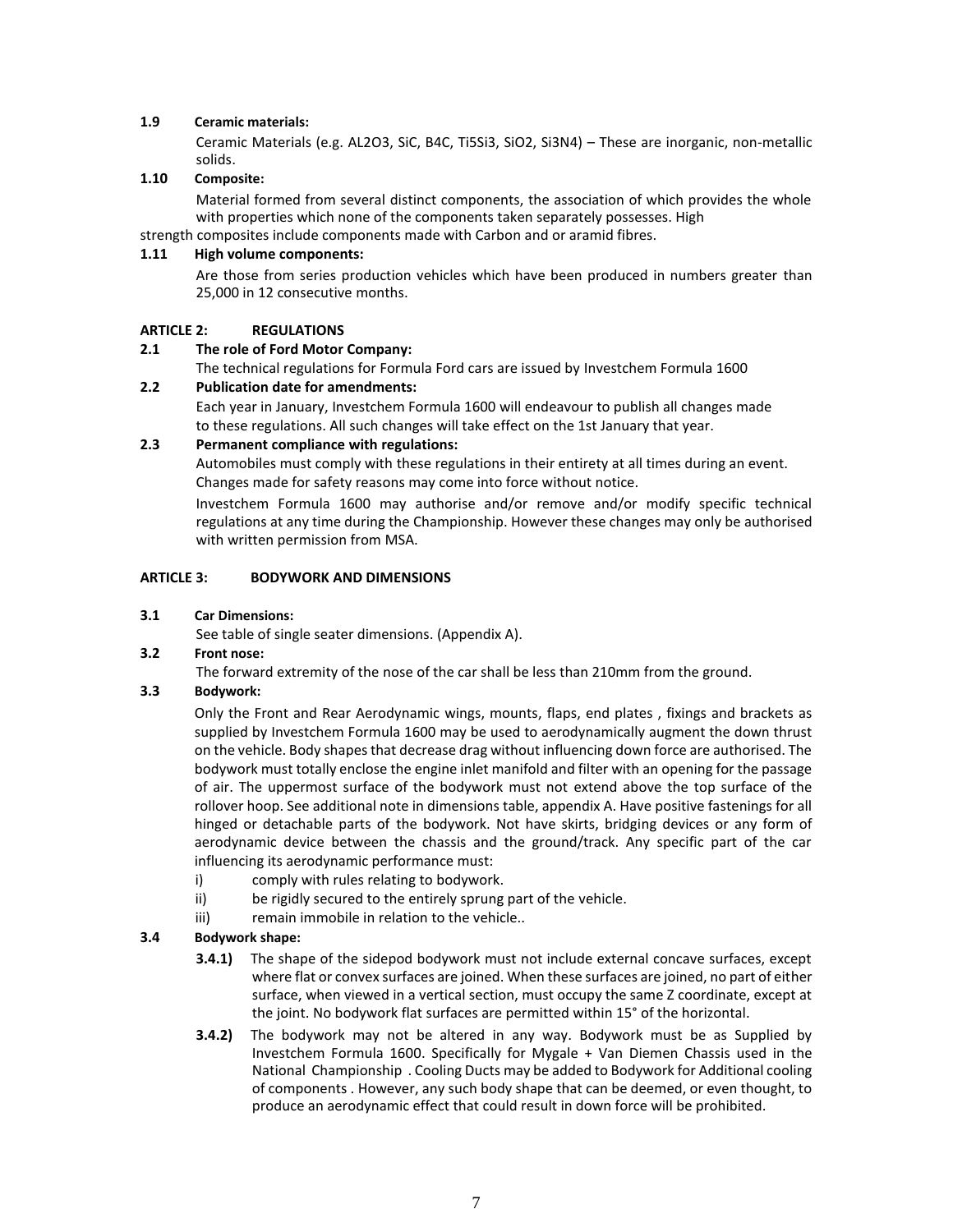- **3.4.3)** Any bodywork in front of the front bulkhead shall have no external concave surfaces.
- **3.4.4)** All cars must include the mandatory sidepod air intakes on each side as per Appendix A Drawing 3. The forward most point of the mandatory sidepod air intakes shall be a Minimum measurement of 800mm and Maximum 900mm behind the Front wheel axis. The Minimum width between the widest points of these Mandatory Sidepod air intakes must be 1325mm.

#### **3.5 Bodywork mounting:**

Bodywork may only be mounted directly to the chassis, under tray, or suspension mounting points. Suspension mounting points may be covered by bodywork, but only if this is an integral part of the bodywork, and not an addition to the main bodywork. Only original factory specification parts supplied by the manufacturer can be used in front of the forward bulkhead. No additional material can be added.

#### **3.6 Rear bodywork:**

The bodywork must not extend rearwards past the rearmost point of the gearbox housing (no gearbox extensions permitted).

#### **3.7 Lower rear bodywork:**

Located below the rear wheel centre line: is only permitted alongside and beneath the engine and can only extend from behind the cockpit to a line drawn through the rear wheel axis. The incorporation of suspension or other fairings in this bodywork or separately is prohibited.

#### **3.8 Drivers compartment:**

Be fitted with bodywork with a driver's compartment isolated from the engine, gearbox, transmission shafts, brakes, road wheels, their operating linkages and attachments, petrol tanks, oil tanks, water header tanks and catch tanks.

#### **3.9**

**Floor:**

- **3.9.1)** Have a complete Floor of adequate strength rigidly supported within the driver compartment.
- **3.9.2)** Have any under tray provided with drainage holes to prevent accumulation of liquids.
- **3.9.3)** Any extension of the floor rearward of the main rear bulkhead (under the engine) must conform to the same reference plane and tolerances as the flat floor.

#### 4.0 A**ERODYNAMIC INFUENCE**

- **4.1** The Mandatory aerodynamic wings , mounts , flaps , wing end plates , fixings and Brackets must be fitted at all times and fitted as per drawing Appendix A No additional parts or Materials ( Except Decorative Finish) may be added to these Mandatory components.
- 4.2 The Front wing element must be horizontally fitted and directly to the front wing Mounts, which in turn must be fitted directly to Mandatory Front Crash structure. The angle, in relation to the Reference plane of the main front wing element Measured longitudinally on top of the chord, adjacent to the front wing flaps will be Adjustable, Between 0 - 5 Degrees , ( Positive Angle) All Cars are to use the Standard Investchem Formula 1600 front Wing Mounts as Supplied.
- 4.3 The height of the wing, measured at its lowest point of the underside in the middle of the span, above the reference plane (Ground/Flat Surface/ Tarmac) Minimum Measurement 60.0 mm
- 4.4 The Front wing Flaps must be Fitted directly to the main element using the mandatory Bracket and must be fitted directly to the inside face of the front wing end plate. The wing end flaps must be Fixed and not adjustable. No additional adjustment slots or holes are permitted
- 4.5 The Maximum width of the Front wing assembly including the end plates is 1480.0 mm
- 4.6 The rear wing mount plates must be Situated sandwiching the rear crash structure and gearbox casing. No additional adjustment is permitted over that in the original part
- 4.7 The Rear wing lower element must be fixed to the rear wing end plates with no additional parts allowed.
- 4.7.1 The Rear wing upper elements must be fixed directly to the rear wing end plates and brackets as supplied with no additional parts permitted. They must be considered as ONE unit and NO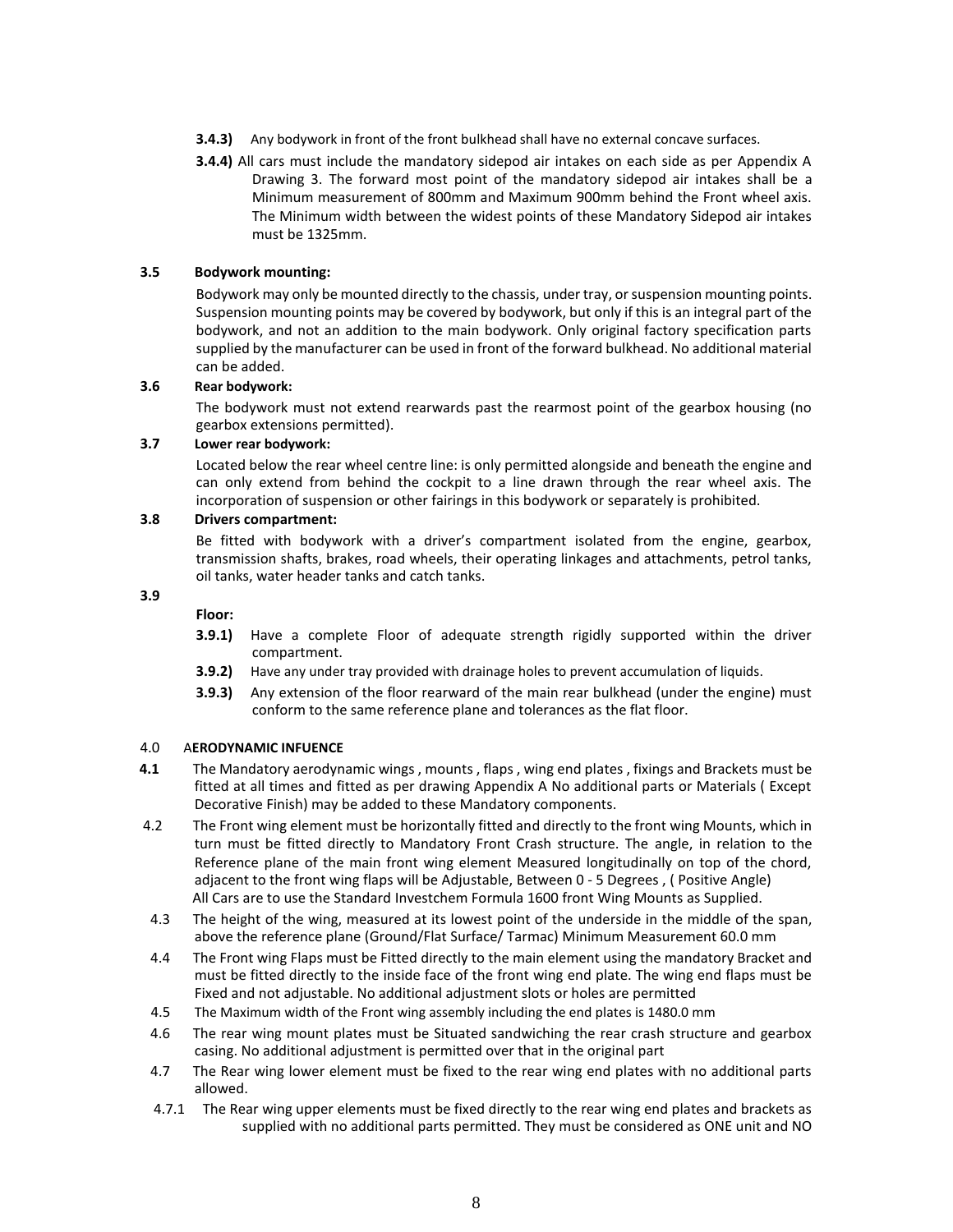adjustment allowed.

- 4.8 The Rear wing end plates must be Fitted directly to the Upper and Lower wing element Brackets and Elements with NO additional Parts
- 4.9 The Maximum width of the Rear wing Assembly including the End Plates end Plates Is 880 mm and a Minimum width of 875mm

#### **ARTICLE 4: WEIGHT**

#### **4.1 Minimum weight:**

**4.1.1)** The minimum weight of car plus driver, at any time during competition shall be 530 kg. **4.2 Ballast:**

#### Ballast can be used provided it is secured in such a way that tools are required for its removal. It must be possible to fix seals if deemed necessary by the scrutineers.

#### **ARTICLE 5: ENGINE**

#### **5.1 General:**

- **5.1.1)** This paragraph confirms previous and future statements that no rework may be carried out on any component unless specifically authorised by the regulations. The engine and associated parts must remain exactly as produced by the Ford Motor Company unless expressly detailed in these regulations.
- **5.1.2)** The expression 'Standard', 'Standard production', or similar expression is deemed to imply that the part has been manufactured by Ford Motor Company, or a Ford Motor Company Ltd. authorised sub contractor, for specific use on a specific model of the vehicle or engine. Consequently for these championship rules only parts manufactured specifically for the Ford 1600cc, 16 Valve Duratec engine in its production form may be used. N.B. Care must be exercised in the choice of replacement parts, as variations of this engine exist. See last two pages for parts listing.

#### **5.2 Permitted Engine:**

- **5.2.1)** The only permitted base engine is the Ford 1600cc, 16 Valve Duratec engine in its 100PS Non-VCT (Focus &Fiesta) form (code FYJA or FYJB) with nominal bore 79.00 mm and stroke 81.40 mm, fitted with the components in the mandatory engine performance kit. No other parts may be fitted to the engine unless specifically detailed in these regulations.
- **5.2.2)** Production tolerances are permitted providing the total swept volume does not exceed 1600.00 cc.

#### **5.3 Engine modifications:**

- **5.3.1)** If the regulation allows a change, then that authorization would allow the change to be carried out. However any statement defining minimum weight or dimensions does not grant permission for rework to obtain these minimum values, unless carried out in accordance with these regulations.
- **5.3.2)** No treatment that alters in any way the surface finish, hardness, or other property of the original production component is allowed.
- **5.3.3)** Investchem Formula 1600 reserves the right to prohibit the use of specific components introduced as production changes, if in the opinion of the Single Seater Association they are deemed to have a performance advantage. If in doubt contact Investchem Formula 1600 or the series Technical consultant / scrutineer.
- **5.3.4)** Any machining marks on cast components resulting from manufacturing procedures will not cause disqualification. Only machining and component preparation carried out by Ford Motor Company Ltd or by a Ford Motor Company Ltd authorised sub-contractor is allowed unless otherwise specified. The scrutineers decision will be final (based on advice from Ford Manufacturing) if a dispute arises regarding the amount of tool, or other marks, that are evident in any particular component.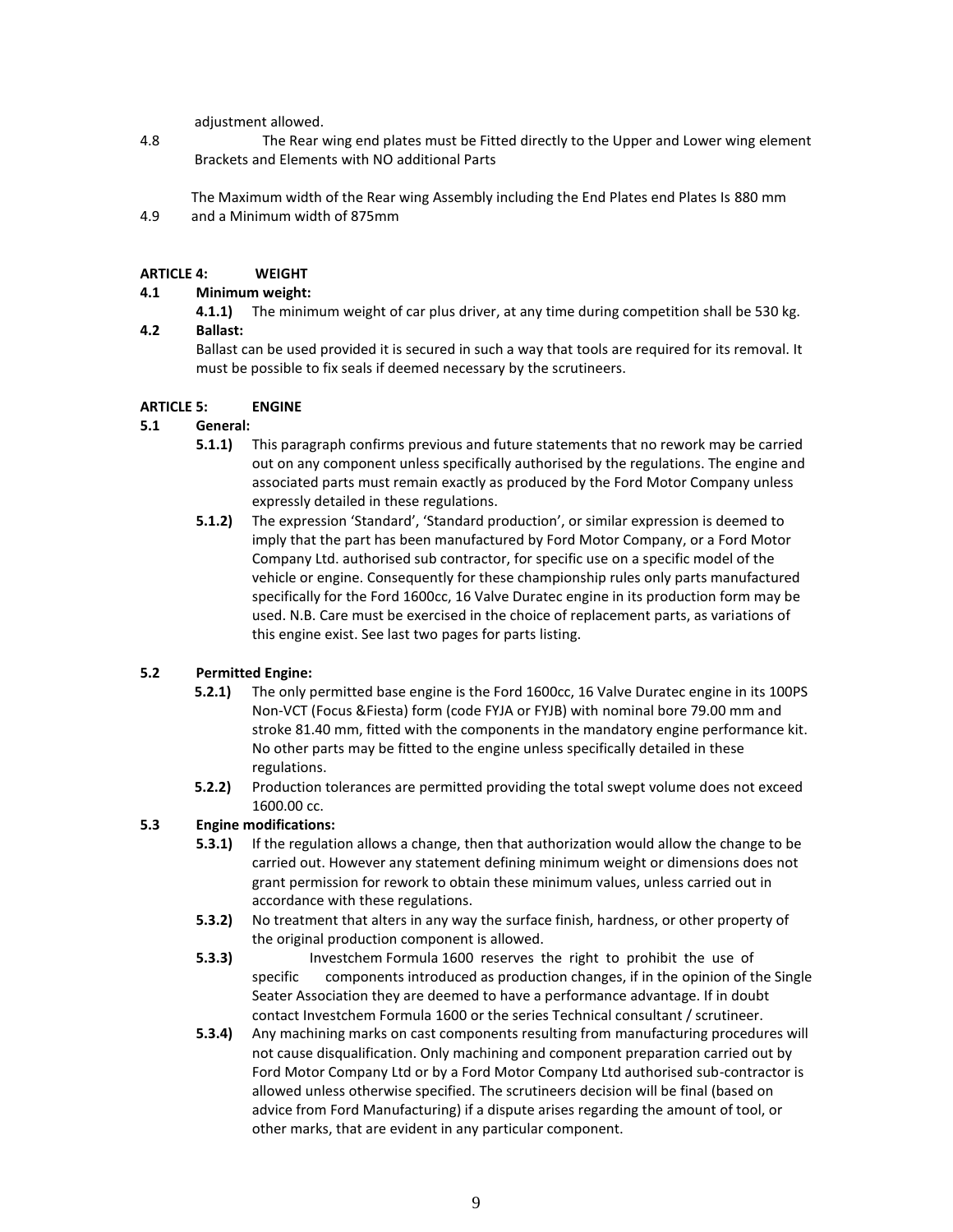- Any production deburring or imperfection removal during initial manufacture may not be modified or extended. The scrutineer's decision will be final (based on advice from Ford Manufacturing) if a dispute arises regarding the amount of tool, or other marks, that are evident in any particular component. **5.3.5)**
- **5.3.6)** The addition of any material (metal, plastic, or composite) whether by welding, bonding, encapsulation or encasement to any component is prohibited. However, specific repair of the mounting points of the cylinder block to the transmission or chassis is allowed, whilst other casting repairs may be allowed with prior written approval of the series scrutineer.
- **5.3.7)** Balancing of reciprocating and rotating parts is permitted only by removal of metal from locations so provided by the manufacturer as detailed in Appendix D. The declaration of minimum weight in the regulations does not permit the freedom to rework a component to achieve this weight. The freedom to balance is specifically for this purpose only therefore at least one piston and connecting rod from the set must remain completely untouched.
- **5.3.8)** The use of non-standard replacement fasteners, nuts, bolts, screws, studs and washers which are not connected with, or which do not support, any moving parts of the engine or its compulsorily retained accessories is permitted. Freedom granted to any fastener does not allow for freedom to move items relative to each other. For components that are granted the freedom for the fitment of a key or dowel, then material may be removed to allow the fitting of the key or dowel. Only one hole or keyway per component is allowed.
- **5.3.9)** The use of thread locking compounds is permitted.
- **5.3.10)** Gaskets are free except for the cylinder head (Part N° 4M5G-6051-CA for reference) and exhaust manifold (Part N° 2S6G-9448-DA for reference), which must be standard Ford manufacture for the engine.
- **5.3.11)** Any process of cleaning may be used on any component providing the surface finish, which must remain standard, is not affected.
- **5.3.12)** Forced induction is prohibited. Ram Air generated by the forward motion of the car is not considered as forced induction.
- **5.3.13)** Exterior surfaces only of the complete engine assembly may be protected by paint or similar means. No internal component or surface may be coated by any protective finish. Other Ford produced aluminium components may be protected only on their external surfaces by a transparent clear varnish, or similar.
- **5.3.14)** Engine/transmission mounts attaching to standard Ford components must retain the standard dimensions of the boss or other attachment point without modification.
- **5.3.15)** In the determination of the engine compression ratio it will not be permitted to remove carbon deposits from the pistons and the cylinder head.

#### **5.4 Engine Position:**

The engine must be mounted upright, and aligned fore and aft in the chassis. The engine crankshaft centre line must be on the longitudinal centre line of the vehicle.

#### **5.5 Induction System:**

#### **5.5.1) Inlet Manifold:**

The mandatory Formula Ford inlet manifold Part N° MS06FF-9424-AA, unmodified in any way must be used. 4-off of the mandatory Formula Ford inlet manifold gaskets Part N° MS06FF-9441-AA, unmodified in any way must be used.

#### **5.5.2) Throttle Body:**

The mandatory Formula Ford throttle body, spindle and butterfly plate Part N° MS06FF-9E926-AA, unmodified in any way must be used. No polishing or re-profiling is permitted. The maximum throttle internal diameter is 55.10mm. The mandatory Formula Ford throttle position sensor Part N° 90TF-9B989-BA, unmodified in any way must be fitted to the throttle body and connected to the engine wiring harness.

#### **5.5.3) Air Filter:**

The mandatory Formula Ford air filter , K&N or Foam Air Filter or BMC as supplied by Investchem Formula 1600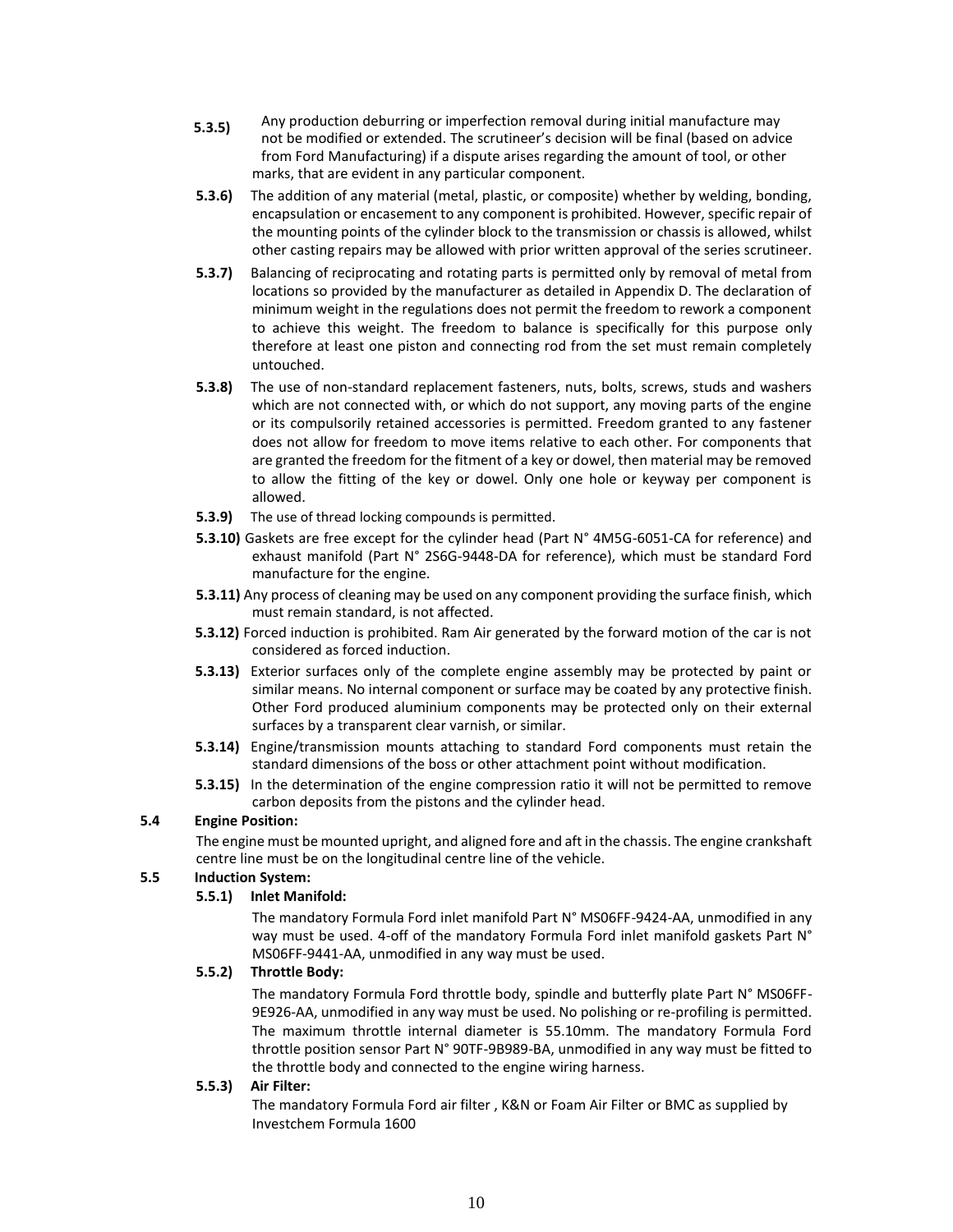unmodified in any way must be used. All the air entering the engine must pass through the air filter prior to the throttle body. No pipe extension or air horn/trumpet/bell mouth is allowed inside the air filter unit. The air filter must be fitted to the throttle body without any intermediary device.

- **5.5.4)** The induction air filter unit may be placed in a cold air chamber. This chamber may use the mating face between the throttle body and intake manifold for the sole purpose of support, must not allow any air flow through the mating faces and will be a maximum of 3mm thick. The whole of the cold air chamber must fit inside the bodywork and respect Art 3. No air trumpets/horns/bell mouths are permitted outside the bodywork.
- **5.5.5)** Ford Motor Company reserves the right to impose the use of an inlet restrictor which will be placed between the throttle body and the inlet manifold. If fitted, the restrictor must be unmodified in any way and all combustion air must pass through the restrictor.
- **5.5.6)** Any means of reducing intake air temperature is prohibited. Any form of water or other gaseous or liquid injection or induction is prohibited.

#### **5.6 Cylinder Head (including valves):**

- **5.6.1)** No work that removes, adds, replaces, or transfers material is allowed on the cylinder head with the following exceptions:
	- i). Simple cleaning which does not alter in any way the shape of the component.
	- ii). Minimal material removal from the head face to correct combustion chamber volume and/or reclaim head flatness. No internal rework of any combustion chamber is permitted.
	- iii). Fitting of replacement valve seat insert to a position that replicates the standard closed valve position.
- **5.6.2)** It is permitted, as a means of repair, to replace damaged valve guides and valve seats by replacement valve guides and valve seat inserts to all standard materials and dimensions.
- **5.6.3)** The cam cover assembly cannot be modified or replaced. The standard oil filler cap can be replaced by a suitable fluid tight blank.
- **5.6.4)** All valve train components, other than the shims used to adjust valve clearance may not be modified or replaced. The tappets cannot be modified in any way. Valves must remain standard, no re-profiling or polishing is permitted. The original seat angle must be maintained. Standard valve stem seals must be retained.

| Distance apart at centres (inlet)       | 33.00mm       |
|-----------------------------------------|---------------|
| Distance apart at centres (exhaust)     | 31.50mm       |
| Maximum face diameter (inlet)           | 30.25mm       |
| Maximum face diameter (exhaust) 24.25mm |               |
| Overall length (inlet)                  | 98.98±0.25mm  |
| Overall length (exhaust)                | 101.40±0.25mm |
| Valve stem diameter, inlet              | 5.97mm        |
| Valve stem diameter, exhaust            | 5.96mm.       |

#### **5.7 Engine Covers:**

The standard camshaft cover must be used and cannot be modified. Its colour may be changed. The standard cam belt covers must be used but may be locally modified to allow mounting of a FEAD idler pulley and/or engine mount. Any remaining gaps must be filled.

#### **5.8 Camshafts:**

- **5.8.1)** The only permitted camshafts are those specified for Formula Ford use. conforming to the lift tables in Art 5.8.6 and 5.8.7. as supplied with the engine by the association. Camshafts must remain entirely unmodified and must be fully manufactured and ground by the designated supplier. Only the production surface finish is permitted. Shot peening, shot blasting or polishing are prohibited.
- **5.8.2)** Standard cam pulleys must be used, but can be locally reworked to permit keying to the camshaft by woodruff key or dowel. The cam belt tensioner may be mechanically locked.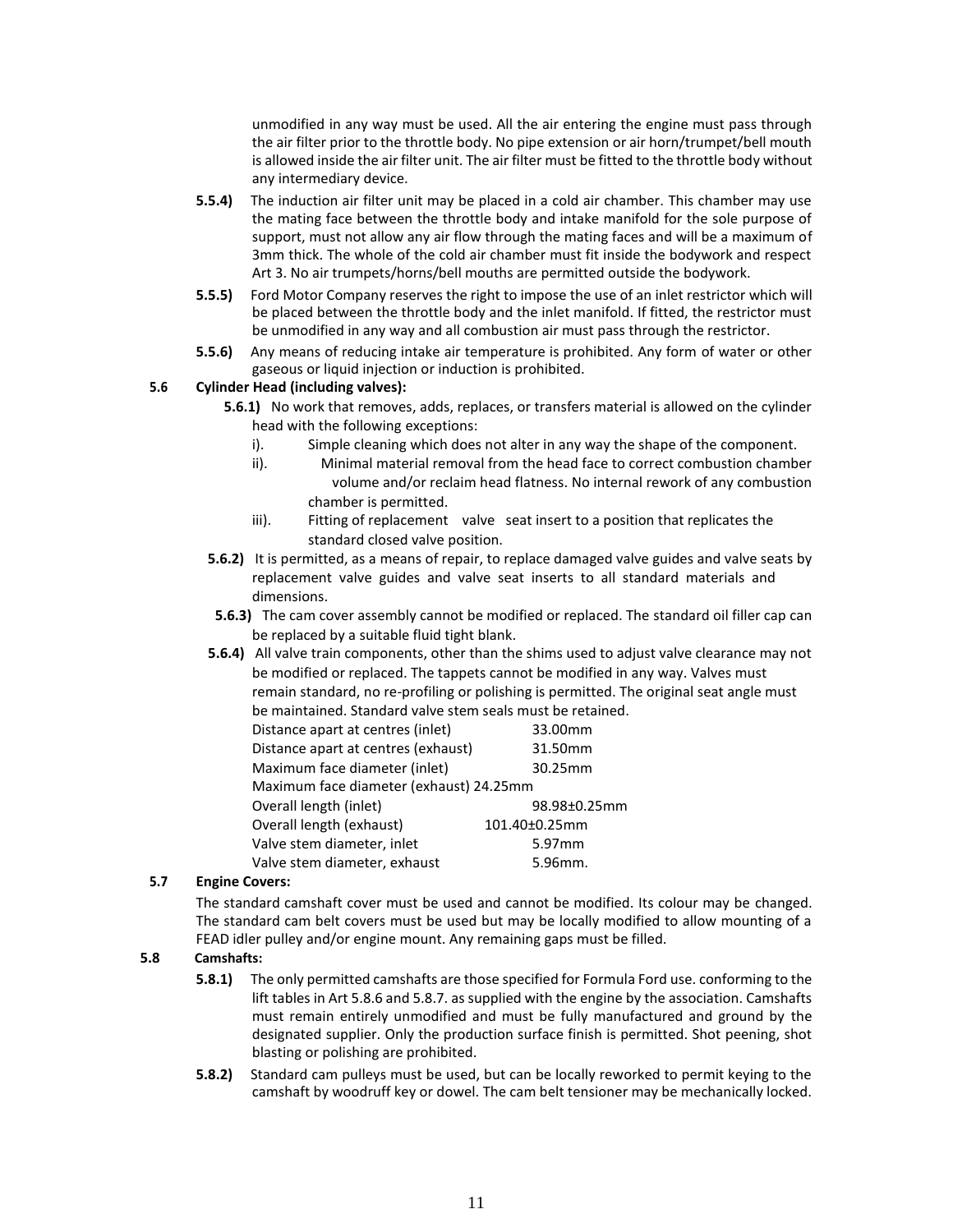- **5.8.3)** The cam profile is defined by determination of lift (L minus l) against a flat footed follower at various angles (Ø). Standard Ford tolerances apply to camshaft drawing and lift tables below.
- **5.8.4)** The angular setting of the camshafts relative to the crankshaft is free but must remain fixed and not vary throughout the entire engine operating speed range.



#### **5.8.5) Intake Camshaft Lift Table:**

| Ø              | L open | L close |
|----------------|--------|---------|
| <b>DEGREES</b> | mm     | mm      |
| 0              | 9.30   | 9.30    |
| 5              | 9.23   | 9.23    |
| 10             | 9.00   | 9.00    |
| 15             | 8.63   | 8.63    |
| 20             | 8.12   | 8.12    |
| 25             | 7.47   | 7.47    |
| 30             | 6.70   | 6.69    |
| 35             | 5.82   | 5.80    |
| 40             | 4.82   | 4.80    |
| 45             | 3.74   | 3.70    |
| 50             | 2.60   | 2.55    |
| 55             | 1.49   | 1.45    |
| 60             | 0.65   | 0.62    |
| 65             | 0.32   | 0.32    |
| 70             | 0.22   | 0.24    |
| 75             | 0.12   | 0.16    |
| 80             | 0.02   | 0.09    |
| 85             | 0.00   | 0.02    |
| 90             | 0.00   | 0.00    |
| DM             | 39.30  |         |
| Dm             | 30.00  |         |

#### **5.8.6) Exhaust Camshaft Lift Table:**

| L open | L close |
|--------|---------|
|        |         |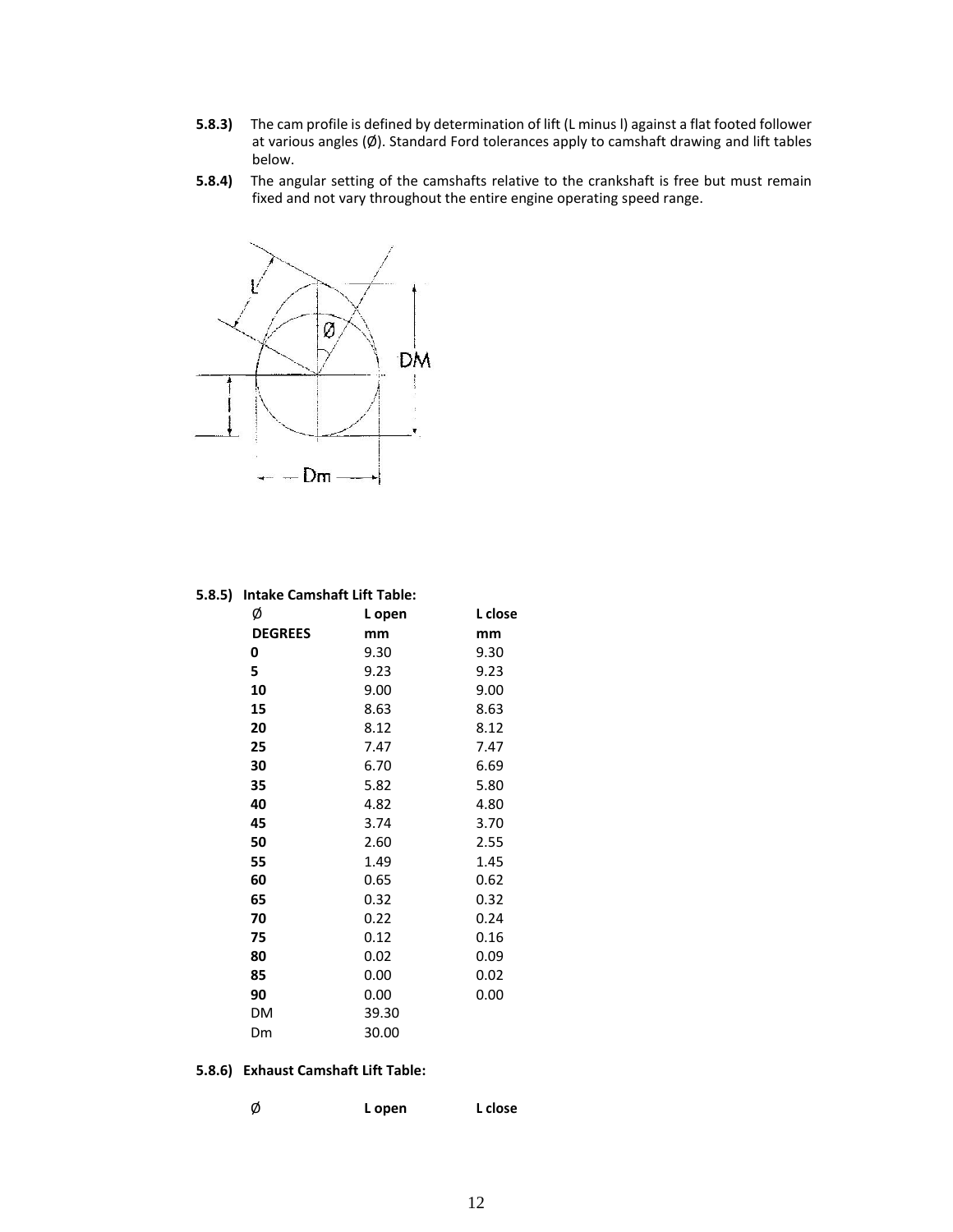| <b>DEGREES</b> | mm    | mm   |
|----------------|-------|------|
| 0              | 8.13  | 8.13 |
| 5              | 8.06  | 8.06 |
| 10             | 7.84  | 7.84 |
| 15             | 7.48  | 7.48 |
| 20             | 6.99  | 6.99 |
| 25             | 6.36  | 6.36 |
| 30             | 5.62  | 5.62 |
| 35             | 4.76  | 4.76 |
| 40             | 3.80  | 3.80 |
| 45             | 2.76  | 2.76 |
| 50             | 1.70  | 1.70 |
| 55             | 0.78  | 0.78 |
| 60             | 0.40  | 0.40 |
| 65             | 0.30  | 0.30 |
| 70             | 0.20  | 0.20 |
| 75             | 0.10  | 0.10 |
| 80             | 0.02  | 0.02 |
| 85             | 0.00  | 0.00 |
| 90             | 0.00  | 0.00 |
| DM             | 38.13 |      |
| Dm             | 30.00 |      |

#### **5.8.7) Valve Springs:**

Formula Ford specific valve springs and retainers (Part N°'s MS06FF-6513-AA & MS06FF-6A536-AA) must be used be used.

#### **5.9 Compression Ratio:**

- **5.9.1)** The maximum compression ratio will be 11.15:1 and be controlled as follows:
	- i). Minimum combustion volume in the cylinder head (with the spark plug fitted) = 30cm3.
	- ii). Standard Ford cylinder head gasket with a minimum compressed thickness of 0.30mm, and a minimum diameter of cylinder aperture of 79.50mm. The piston will sit below the block head face by a minimum of 1.00mm when the piston is at TDC.
- **5.9.2)** The cylinder block head face surface may be machined whist respecting 5.9.1 ii).

#### **5.10 Cylinder Block:**

- **5.10.1)** It is permitted, as means of repair, to replace cylinder bores with 'dry' cast iron cylinder liners. 'Nicasil' or any other types of bore plating / treatments are prohibited. All materials and dimensions must remain Ford standard.
- **5.10.2)** The crankcase breather may be blanked off. Crankcase breather blanking plate MS06FF-6A785-AA is available. Ensure that no air and/or oil can escape from the engine other than through pipe-work to a catch tank.

#### **5.11 Connecting Rods:**

- **5.11.1)** Standard Ford supplied production connecting rods must be used (Ford Part N° 98MM-6200-DC for reference only). Machining is permitted to remove metal from the bigend cap machine locator areas to achieve balance only; the area for balancing is defined in Appendix D drawing 5. Although balancing is permitted by these regulations Ford does not recommend such machining. Polishing is prohibited. Note: connecting rod caps are fractured and therefore matched to the connecting rod. Do not mix connecting rod caps.
- **5.11.2)** Connecting rod bolts are free subject to them remaining in ferrous material and their fitment requiring no machining of the connecting rod or bearing cap to fit, and the minimum weights respected.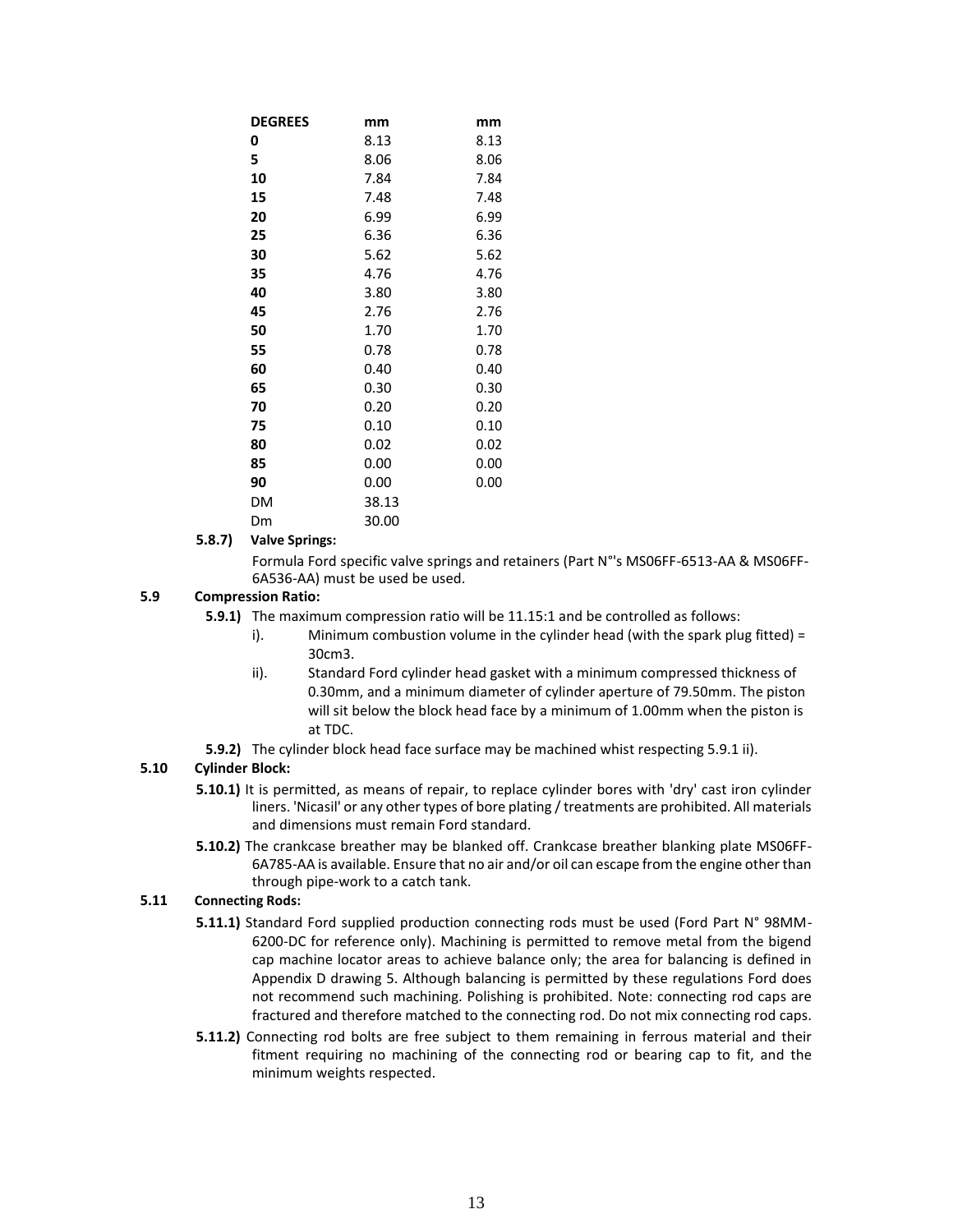#### **5.12 Crankshaft:**

- **5.12.1)** The standard Ford supplied production crankshaft must be used (Ford Part N° 98MM-6303-CA/CB). Spot machining (by radial drilling or milling) to achieve balance is permitted. (Area for balancing defined in Appendix D Drawing 3). Polishing is prohibited. Crankshaft minimum weight is 9750g (including gearbox input shaft spigot bearing). Crankshaft journals must remain within Ford positional tolerances if a repair regrind is carried out.
- **5.12.2)** The mandatory crank damper pulley (MS06FF- 6B321-AA) must be retained but may be modified to remove the additional (smaller) pulley. Additional drives to oil pump, alternator etc. may use this pulley, or extra pulleys mounted in front of the crankshaft damper.
- **5.12.3)** It is not permitted to alter the number of bearings or fit bearings of less than standard production width.
- **5.12.4)** The crank journals may be reground for reclaim, as long as the minimum crank weight is respected. Only Ford Standard oversize and undersize bearings are permitted and cannot be modified. Only bearings made specifically for the engine, and marketed by companies that supply Ford with original equipment bearings are allowed. Chamfering of the entry/exit holes of oil ways is permitted.
- **5.12.5)** A marker must be fitted which accurately aligns the crankshaft to the cylinder block at No.1 piston TDC. This marker must be visible and fully accessible to the scrutineers without removing any component other than external body panels, and without removing the engine from the car.
- **5.12.6)** It is permitted to machine the nose of the crankshaft to fit a woodruff key to allow positive location of the cam drive sprocket.

#### **5.13 Piston:**

- **5.13.1)** Standard Ford supplied production pistons must be used (Part N° 4M5G-6110-EC/ED, for reference only) unmodified in any way except for machining to achieve balance as detailed in Appendix D Drawing 4. At least one piston from the set must be completely untouched. Although balancing is permitted by these regulations Ford does not recommend such machining.
- **5.13.2)** All piston rings must be fitted; piston rings must be standard production.
- **5.13.3)** The combustion chamber face of the piston may not be modified. The minimum weight of the connecting-rod and piston assembly shall be 695g. (Complete piston with rings and pin, and connecting-rod with bolts but excluding crankshaft bearings).

#### **5.14 Oil System:**

An oil based lubricating system is mandatory. The Formula 1600 specific dry sump kit and pump kit must be used. Existing standard production oil ways, linings or oil grooves may be enlarged, but no additional ones are permitted. Addition of material to facilitate an increase in oil way size is not permitted.

#### **5.15 Oil Pan:**

The mandatory Formula 1600 dry sump oil pan, Part N° MS06/08FF-6675-AA/AB unmodified in any way must be used. Oil coolers are free. The standard production baffle (windage tray) may be modified, removed, or replaced by another. Any replaced baffle shall have no other function and be no larger in surface area than the replaced production part.

#### **5.16 Oil Pump:**

The mandatory Formula 1600 oil pump Part N° MS06/08FF-6600-AA (2 scavenge & 1 pressure pump) unmodified in any way must be used. Pump location is free but it must be driven from the nose of the crankshaft using the mandatory crank and pump pulleys. The internal engine pressure oil pump is not required. Removal of the following standard parts only is allowed: - Oil pump inner and outer rotor, oil suction pipe and strainer and pressure control valve.

#### **5.17 Oil Pressure and Temperature Sensors:**

**5.17.1)** The oil pressure sensor Part must be remote mounted onto the rear bulkhead and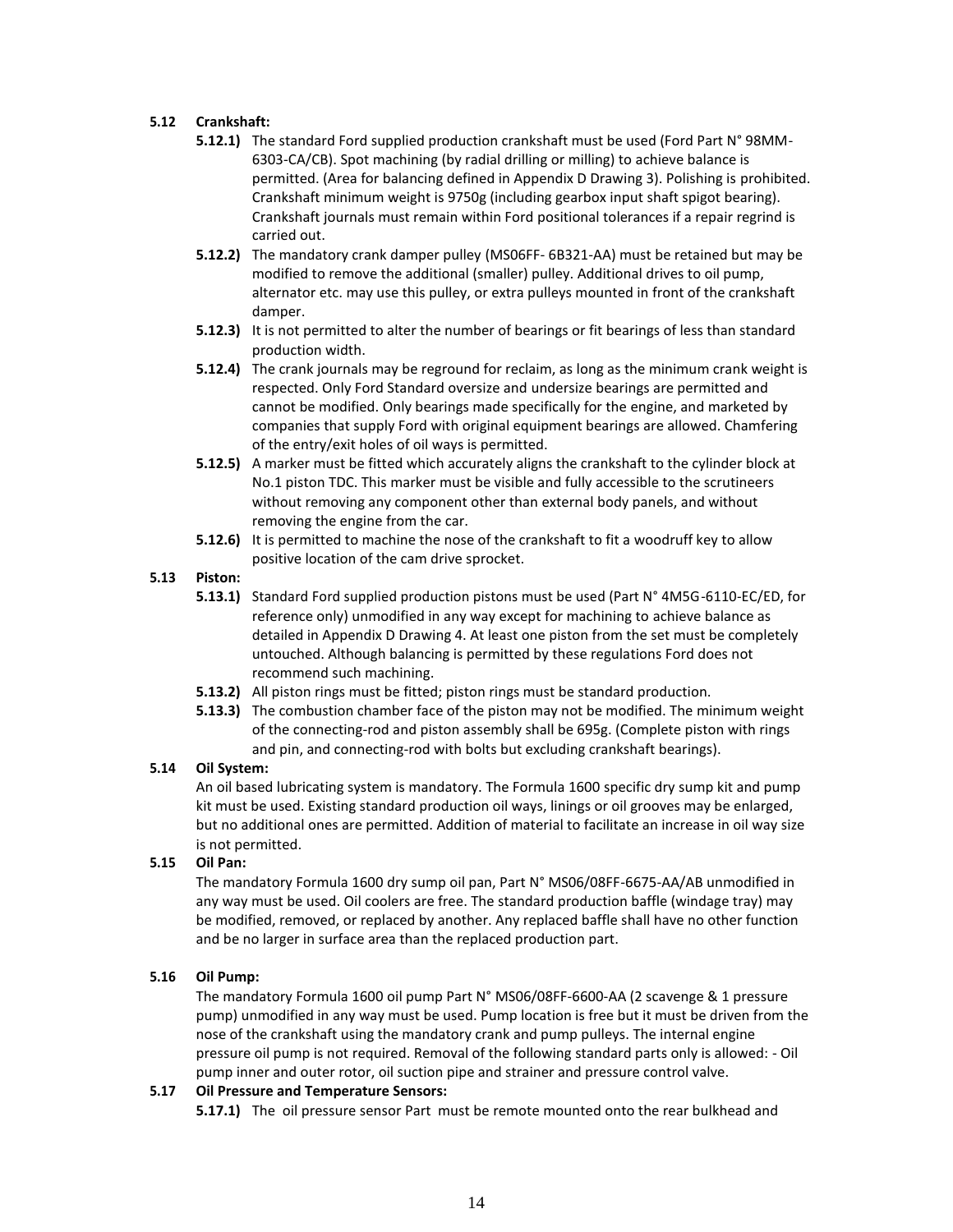connected into the main oil gallery with braided hose and screwed connectors. It must be connected to the engine loom.

#### **5.18 Front Cover:**

The front cover assembly, within which the standard oil pressure pump is housed, must be used and remain unmodified.

#### **5.19 Oil Lines:**

All lubricating oil lines, which carry oil at a nominal working pressure of 1 bar or above, must have a minimum burst pressure of 70 bar (1,000psi) and a minimum operating temperature of 232°C (450°F). When flexible, these lines must have threaded connectors and an outer braid resistant to abrasion and flame (will not sustain combustion). All other oil containing lines must be made from hose material and fittings that meet the minimum operating temperatures stated above, and have adequate burst strength. No oil lines are permitted in driver cockpit area.

#### **5.20 Oil Filter:**

The oil filter is free but must remain connected into the lubricating oil circuit in its standard location on the side of the block.

#### **5.21 Cooling System:**

**5.21.1)** A water based liquid cooling system is mandatory.

- **5.21.2)** The standard production water pump must be retained. Other pulleys, belts and their fasteners, driving the water pump and other accessories are free.
- **5.21.3)** No other pump or motor may be used to circulate or assist circulation of the coolant liquid.
- **5.21.4)** The standard thermostat/pump outlet housing (Ford Part N°. 2S6G-9K478-BA) may be replaced by a bespoke part with a single hose connection to suit the installation of the engine in the chassis. The thermostat may be removed.
- **5.21.5)** The combined water outlet housing / coil pack mounting (Ford Part N° 1N1G-8594-AB for reference only) must be retained. It is permissible to re-orientate the water outlet only to suit the chassis installation. Unused car heater connections may be blanked off. The engine coolant temperature sensor (Ford Part N° F5AF-12A648-AB for reference only) must be fitted and connected to the loom.

#### **5.22 Radiators:**

- **5.22.1)** The radiator and associated pipes are free.
- **5.22.2)** The radiator if mounted in a housing or incorporating a cool air scoop or deflector must comply with bodywork regulations.
- **5.22.3)** Ducting to the radiators, or other items requiring cooling, inside the lateral protection structure is free. Slots and other openings may be inserted into the top surface of the Lateral Protection structure, but these must not be connected to the radiator directly by separate ductwork.
- **5.22.4)** Radiator Caps. Only a single cap is permitted. The cap should be located or shielded in such a way that hot water or steam cannot scald the driver of the vehicle if it becomes opened or broken in an accident.

#### **5.23 Fuel System:**

- **5.23.1)** Fuel Injector: The mandatory fuel injectors Part N° 98MF-9F593-BB unmodified in any way must be used and remain in their original position. A maximum of 1 per cylinder (total 4) is allowed.
- **5.23.2)** Fuel Rail: A modified fuel rail assembly Part N° MS06FF-9D280-AA must be used. The mandatory fuel rail Part N° 2N1U-9H487-AB will be modified in the following way: The fuel pressure regulator will be removed. The #1 cylinder end of the rail will be fitted with dash-3 connector welded in place, for the fuel pressure sensor. The other end must have a dash-6 screwed fitting welded on.
- **5.23.3)** Fuel Pressure Regulator: The mandatory fuel pressure regulator Part N° MS06FF-9C968-AA must be securely mounted, and connected into the main fuel pressure line.
- **5.23.4)** Fuel Pressure: With an engine at correct operating temperature, and the engine idling,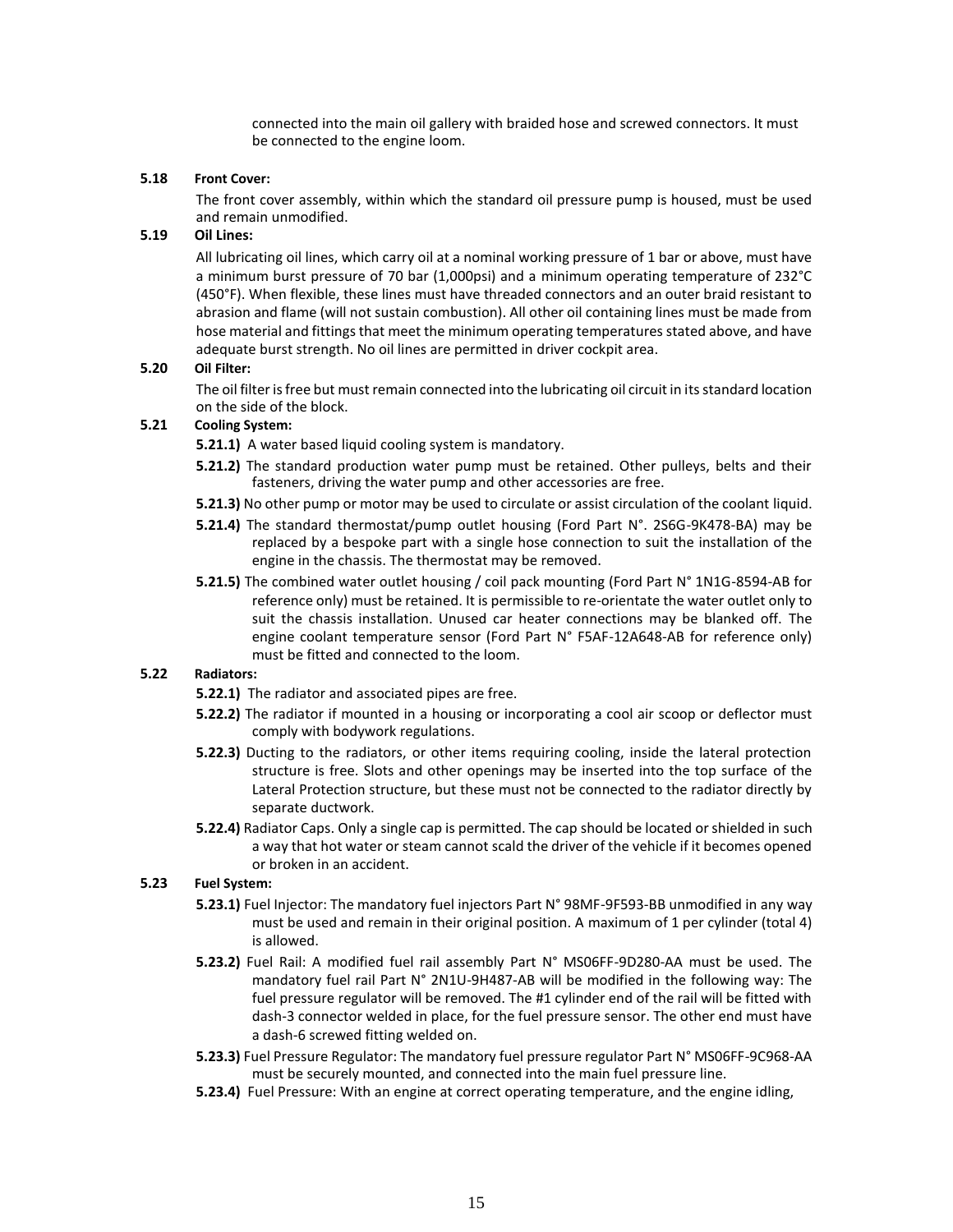the pressure in the fuel rail as measured by the fuel rail pressure sensor shall be 500±10 kPA, (5±0.1Bar).

**5.23.5)** Fuel Pressure Sensor: A fuel pressure sensor must be remote mounted onto the rear bulkhead and connected into the fuel system via the end of the fuel rail using braid hose and screwed connectors. It must be connected to the chassis loom .

#### **5.24 Flywheel and Clutch:**

**5.24.1)** Flywheel: The mandatory Formula 1600 flywheel, As Supplied with the engine by the Investchem Formula 1600, unmodified in any way, except for balance as specified in Appendix D, must be used.

For rectification the clutch mating face may be resurfaced, provided the minimum weight is respected. Flywheel + Ring Gear minimum permitted weight.

= 6750g (excluding all flywheel mounting bolts & dowels).

Flywheel is a controlled item and mat not be modified in any manner.

- **5.24.2)** Clutch cover: The mandatory Formula 1600 clutch pressure plate, unmodified in anyway must be used. Clutch Cover minimum permitted weight = 1835g (excluding clutch cover bolts and dowels).
- **5.24.3)** A maximum of one mandatory clutch plate is allowed.
- **5.24.4)** Flywheel bolts and locating dowels must remain standard production components.

#### **5.25 Exhaust System:**

#### **5.25.1) Manifold:**

The exhaust manifold shape is free, but must be manufactured in compliance with Appendix D Drawing 2 and made from mild or stainless steel tubing with a minimum wall thickness of 1mm. A boss location is specified for the HEGO sensor, which must be fitted . The exhaust manifold must connect via a gas tight joint directly with a single exhaust pipe.

#### **5.25.2) Silencers:**

The mandatory Formula 1600 silencer available from Investchem Formula 1600 in compliance with Appendix D, Drawing 2.

#### **5.25.3) System:**

The Exhaust Pipe may not extend more than 200mm beyond the rear wheel axis.

#### **5.25.4) Noise:**

At all times the car must conform to the noise requirements of the circuit, the series regulations, and any ASN specific vehicle regulations as regards position of the exhaust outlet. The exhaust must exit to the rear of the car. The complete exhaust system up to the end of the final pipe shall remain gas tight at all times. The end of the exhaust pipe must be cut square to the pipe centre line. A maximum noise level of 108dB(A), measured at  $0.5 \pm 0.1$  5m from the tail pipe exit, and at 45 $^{\circ}$  to the pipe centre line will be enforced unless a greater degree of silencing is required by the event organisers, in which case this must be specified in advance in the event final regulations. The engine speed for noise measurement purposes will be ¾ max rpm. If specific sporting or technical regulations specify a mandatory silencer it must be used and fitted after the catalyst, irrespective of the exhaust noise generated without it.

#### **5.26 Engine sealing and scrutineering:**

#### **5.26.1) Access:**

An access hole must be provided in the bell housing to allow the clutch to be sealed to the flywheel without removal of the engine from the car

#### **5.26.2) Sealing:**

Tamper proof paint seals or wire seals will be used for all cases when sealing of any component is required. All engines should have provision for scrutineers wire seals. 2mm diameter holes pre-drilled in readily accessible locations on installed engines must be available:-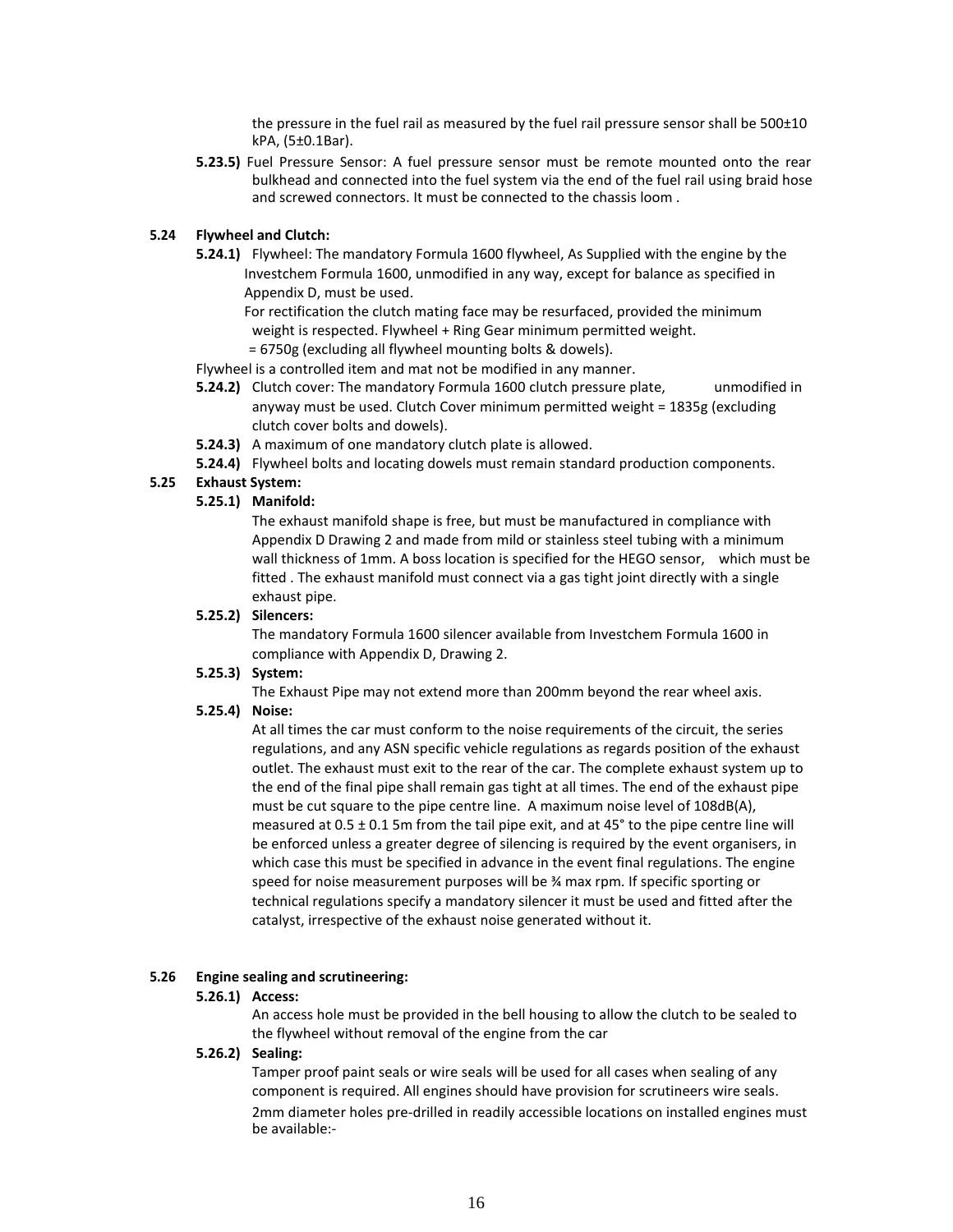- i.) Sump two holes through the cylinder block/ sump joint flange, one either side of the engine.
- ii) Cam Cover at least two retaining screw heads must be cross drilled.
- iii) Inlet Manifold at least two retaining bolt heads to the cylinder head must be cross drilled.
- iv) The inlet tract complete, and the throttle body and air restrictor must be so arranged as to permit sealing by wire. The exhaust manifold and exhaust pipe containing the catalyst must be capable of sealing with wire seals.

#### **ARTICLE 6: FUEL TANKS PIPING & SYSTEM**

#### **6.1 Fuel Tanks:**

- **6.1.1)** Only FT3 or superior specification FIA specification fuel tanks are allowed. It is recommended that all new cars built from 01-01-2009 should have a fuel cell which is suitable for bio-fuels up to 85% ethanol content. The fuel tank must be totally isolated from the cockpit area, and the housing must have suitable drain holes to ensure no spilt fuel is retained in this structure. Tanks should be located so that they are given maximum protection by the structure of the vehicle. MSA / FIA recognized vent valves must be fitted to the breather to ensure no fuel spillage in the case of the car inverting.
- **6.1.2)** Only fuel tanks bearing a label from the original manufacturing company detailing a production date that indicates that it is less than 5 years old, or for a further 2 years if the tank has been returned to the original manufacturer and been granted an extension, will be permitted.
- **6.1.3)** Tank Fillers, Vents, and Caps: Tank fillers and caps must not protrude beyond the bodywork or be situated within the driver/passenger compartment. The caps must have an efficient locking action to reduce the risk of opening during an accident and ensure closing after refuelling. Air vents must be at least 250mm to the rear of the cockpit.
- **6.1.4)** In the case of a vehicle with the fuel tank placed immediately behind the driver, the liquid proof structure enclosing the fuel tank must be protected by complete bulkheads, ensuring no fuel can reach the driver in the case of an accident or other fuel spillage whilst seated in the car.
- **6.1.5)** At the end of practice and the race at least 3 litres of fuel from the tank of the competing car must be available to the scrutineers (pumped out via the cars standard fuel pump for analysis. Compliance with minimum weight for the car will be taken before the fuel is removed. Any Industry recognized method of fuel checking may be employed.

#### **6.2 Fuel Pipes:**

- **6.2.1)** All fuel pipes that contain fuel under pressure must have a minimum burst pressure of 70 bar at a minimum operating temperature of 1350C. It is recommended that all new cars built from 01-01-2009 should have fuel pipes which are suitable for bio-fuels up to 85% ethanol content.
- **6.2.2)** Automatic fuel cut-off: Ford strongly recommend that all fuel feed pipes going to the engine should be provided with automatic cut-off valves located directly on the fuel tank which automatically close all fuel lines under pressure if one of these lines in the fuel system is fractured or leaks.
- **6.2.3)** No fuel pipes are allowed within the driver cockpit area.
- **6.2.4)** Be equipped with an effective method of stopping Fuel supply operable by the driver when normally seated.
- **6.2.5)** To facilitate the repeated fitting of screwed connectors for the aluminum fuel rail it will be permitted to have short adaptor hoses (to the same specification) between the engine and chassis system.

#### **6.3 Fuel Filler:**

Should be designed and located to reduce risk of damage. The filler cap should not be liable to open in the case of an accident. The filler pipe to the tank should be of minimum possible length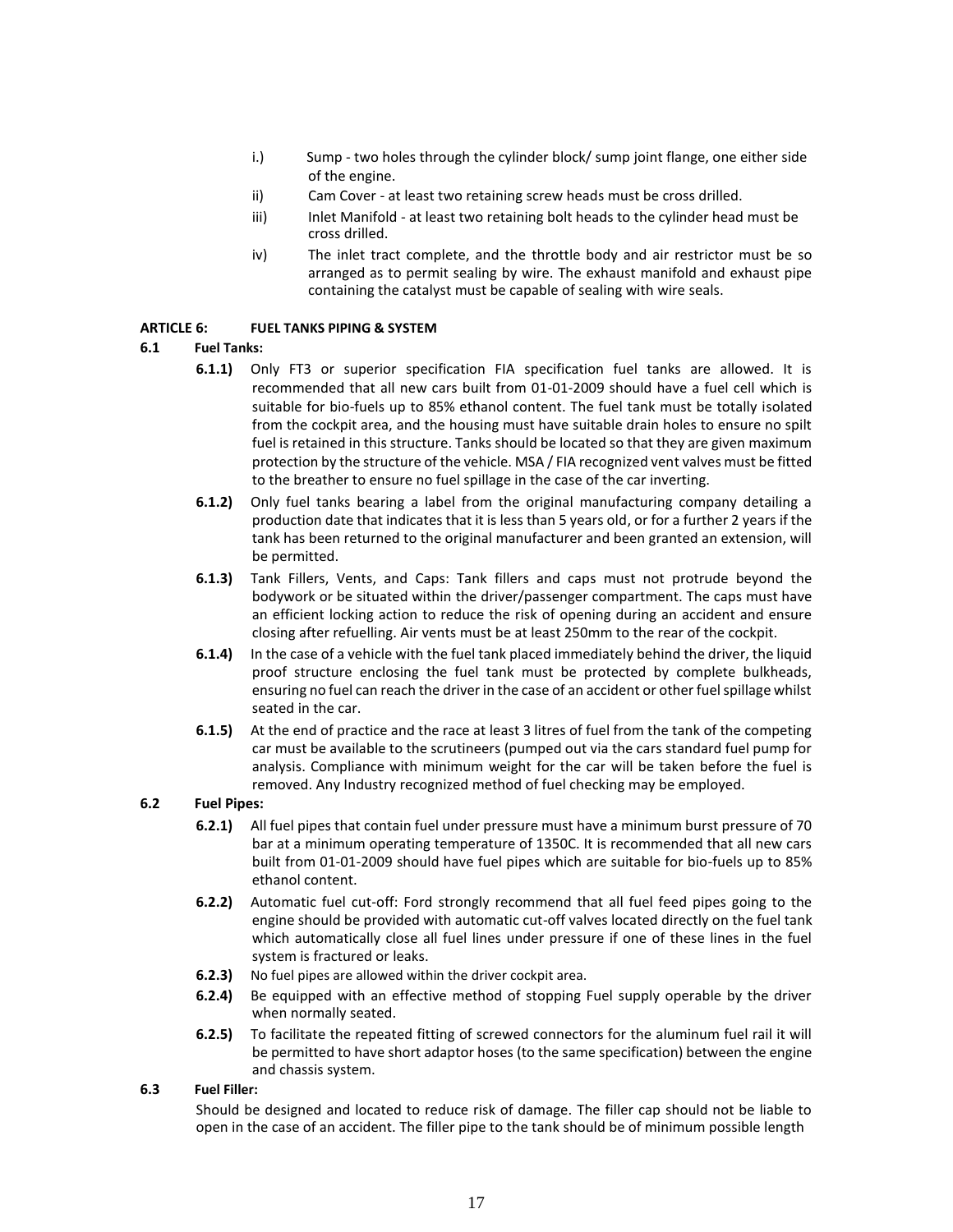and the cap must not protrude beyond the bodywork. Additionally the filler cap must not be located over any hot object.

#### **6.4 Fuel Pump:**

- **6.4.1)** The electric high pressure fuel pump and fuel filter assembly (maximum volume 0.5 litre) must be mounted within the area defined by the chassis rails and not directly in the cockpit area. The fuel pump shall be capable of maintaining the normal operating fuel rail pressure of 500kPA (5.0 Bar) under all circumstances**.** It must be controlled solely by the ECU, via a relay (min 40A).
- **6.4.2)** It is permitted to fit a low pressure fuel pump and fuel collector (maximum volume 1 litre) prior to the high pressure fuel pump. This must be mounted within the area defined by the chassis rails and not directly in the cockpit area. It must be controlled solely by the ECU, via a relay (min 40A).

#### **ARTICLE 7: OIL TANKS**

#### **7.1 Location of Oil Tanks:**

All oil tanks mounted outside the main chassis structure must be surrounded by crushable structure of minimum thickness 10mm.

#### **ARTICLE 8: ELECTRICAL SYSTEMS**

All wiring should be secured and well protected to reduce the risk of chafing and damage and the risk of fire from an electrical short circuit. No electrical components located in the Cockpit area are permitted which has a working voltage greater than 15 Volts, with the exception of the engine ECU and its associated loom.

#### **8.1 Starter:**

#### **8.1.1) Starter Motor:**

A starter motor, with an electrical source of energy carried on board the car, and able to be controlled by the driver when normally in their seat must be fitted in the original position on the engine. The starter motor itself is free but it must use the standard mountings on the engine without modification.

#### **8.1.2) Starter button:**

The Ford Power starter button may be used in its entirety.

#### **8.2 Alternator:**

A 12 Volt (nominal) alternator must be fitted. The alternator may be driven from either the engine front pulley or transmission drive shaft/flange. The minimum output of the alternator shall be 240 Watts, and the installation shall ensure that this output is available at all times whilst the car is circulating on the race track. Only high volume automotive alternators may be used.

#### **8.3 Battery:**

- **8.3.1)** Only a single battery may be used and will be of a dry cell construction. 'Wet' batteries and 'gel' batteries are prohibited.
- **8.3.2)** The battery must be capable of demonstrating at least 3 engine starts without external recharge, or assistance, at any time during practice, the race, or in Parc-Ferme.
- **8.3.3)** A supplementary external source of energy temporarily connected to the car may be used to start the engine whilst in the pit area, but cannot be used whilst checking. See 8.3.2.
- **8.3.4)** The battery terminals must be covered to protect from short circuit / producing sparks in all circumstances. The battery earth lead, if not readily distinguishable, must be identified by a yellow marking along its entire length.

#### **8.4 Powertrain Control Module:**

**8.4.1)** The mandatory Formula 1600 PCM , MBE 9A4 CAN module unmodified, in any way must be used, plus any other PCM specifically defined, and notified to competitors by the championship organiser's. The Sporting Regulations for the event has the right to specify which, or all, of the PCM calibrations may be used. It is prohibited to modify the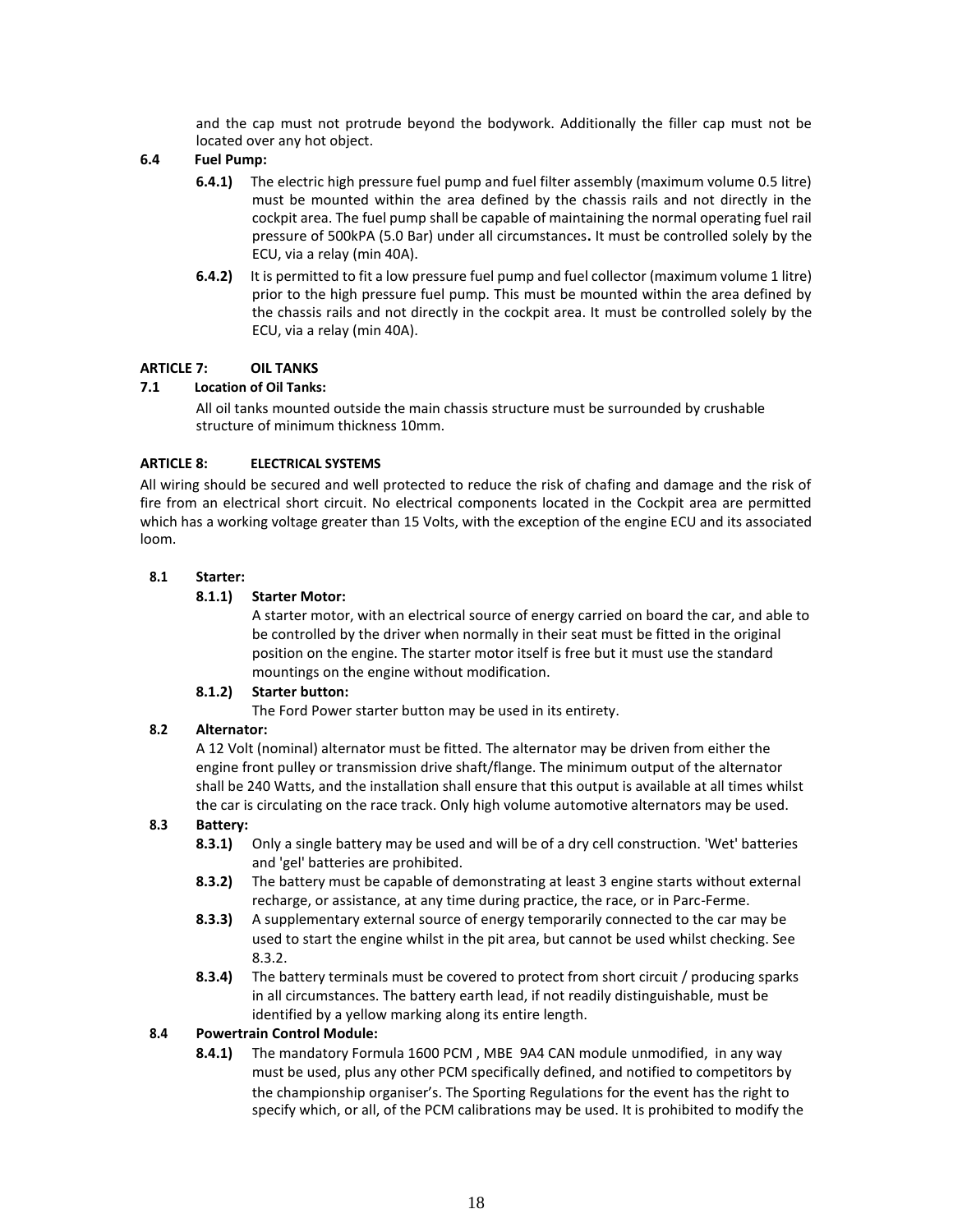software contained in the PCM.

- **8.4.2)** The PCM diagnostic connector must be positioned in an accessible position on the outside of the vehicle, adjacent to the battery master switch allowing scrutineers free access to it at all times. The free access must allow for the condition of the driver seated in the car and fully prepared to take part in the competition.
- **8.4.3)** The engine PCM may be exchanged, or electronically interrogated at any time (including the time allocated for practice) upon the request of a designated official from the company promoting the championship or from an ASN designated official.
- **8.4.4)** Unless officially requested by the series scrutineer the PCM must be set-up to record the standard logging parameters as supplied in the PCM.

#### **8.5 Wiring harness:**

The mandatory Formula Ford engine management wiring loom unmodified in any way must be used. No rework or modification to this loom is permitted, with the exception of replacing damaged connectors (like for like).

#### **8.6 Ignition system:**

#### **8.6.1) Sparking Plug:**

The mandatory standard spark plug Part N° AYFS22C or AYFS22CB unmodified in any way must be used in the standard position in the combustion chamber.

#### **8.6.2) Coil:**

The standard coil unit unmodified in any way must be used and may not be repositioned. The standard HT leads to the sparking plugs must be used without modification. It is prohibited to use any other method or component to trigger, distribute or time the ignition or injection.

#### **8.7 Sensors:**

#### **8.7.1) Standard production sensors:**

All standard production engine sensors which have any influence whatsoever on the engine management system must be retained in the standard position and in working order. It is not permitted to reposition positional sensors. The knock sensor (if fitted) is not required and may be removed from the engine. It is not permitted to change the strength or form of any of the sensor signals to, or the outputs from, the PCM. For the avoidance of doubt this means any / all additional sensors are prohibited as are any modifications to the standard production ones for this engine. It is prohibited to fit an extra crankshaft speed sensor.

#### **8.7.2) Vehicle speed sensor:**

A vehicle speed sensor may be fitted on the left front wheel and connected to the engine control unit via the chassis connector for the data logging/display system may be used.

#### **8.8 Pumps:**

The electric high pressure fuel pump, and low pressure pump (if fitted) must be activated through a relay (minimum 40 amp capacity) and shall be controlled solely by the engine PCM.

#### **8.9 Power feeds:**

The power feed to the PCM must be fed from the switched side of the ignition switch. The power feed to the injectors and coil Power feed must be fed from the switched side of the battery master switch.

#### **8.10 Electronic dashboards and data logging equipment:**

Are allowed subject to them having no influence whatsoever on the behaviour of the car during competition. All information obtained from any data logging or storage equipment shall be made freely available to the Scrutineer on request.

#### **8.11 Data Logger:**

The Investchem Formula 1600 Technical Consultant reserves the right to download recorded data on any Formula 1600 competitor to check on engine data etc. This is for sole purpose of engine parameters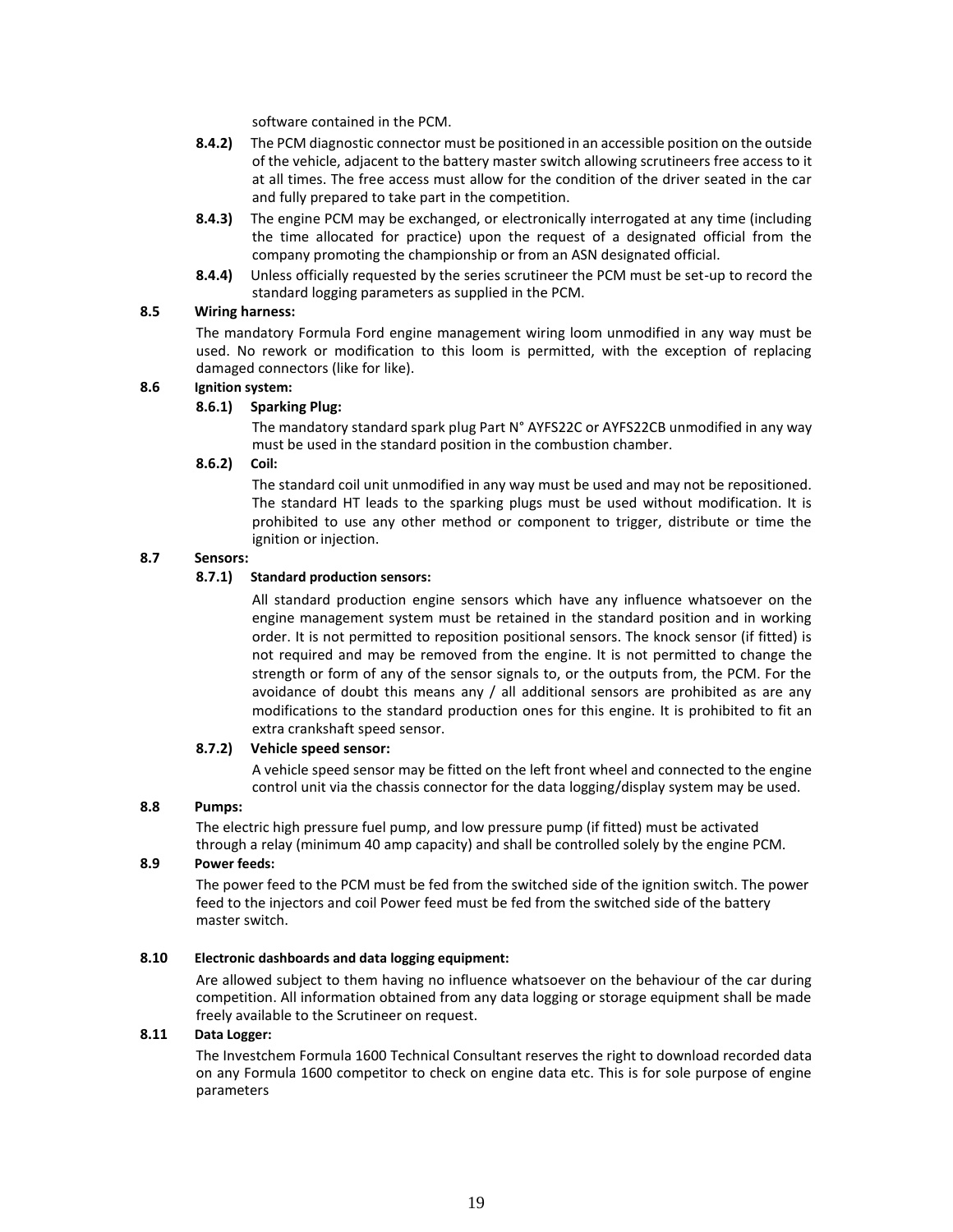#### **8.12 Rear Light:**

Red Warning Light: An LED, rearward facing, red warning light must be located within 100mm of the vertical centre line of the vehicle and be clearly visible from the rear. When viewed from the rear the light must not be obstructed by any part of the vehicle. The rear warning light must be energized when visibility is poor. These lights will be FIA homologated.

#### **ARTICLE 9: TRANSMISSION**

#### **9.1 Gearbox:**

**9.1.1)** The only gearbox permitted is the Hewland LJS 221 Five Speed Sequential and must contain not more than FIVE forward gears and include an operable reverse gear, capable of being engaged by the driver whilst normally seated. Only this  $1<sup>st</sup>$  gear ratio are Permitted 12 - 31. No other Gear Ratios are permitted. Only these approved gear ratios are permitted for events as listed below :

However a Longer 5th Gear 24 - 24 Ratio is compulsory for East London event due to Longer Main Straight.This Ratio 24-24 may only be used as a 5th Gear and only for East London Event.Competors will revert to Ratio set as Below for all Other Events.

- **1 st Gear 12 – 31**
- **2 nd Gear 16 – 30**
- **3 rd Gear 16 – 24**
- **4 th Gear 20 – 25**
- **5 th Gear 24 – 26**
- **9.1.2)** Gear change must be manual in operation. The only Strain Guage sensor as Supplied by SSA may be used to operate the Flatshift in MBE ECU. The Gear Potentiometer as supplied by SSA must be used and fitted to the Gearbox to signal to Datalogger in order to display gear position.
- **9.1.3)** A gearbox cable change mechanism that only allows sequential selection of the gears is permitted. Paddleshift gear selection is not permitted.
- **9.1.4)** The only position for the main gear cluster will be wholly behind the rear axle output shaft centre line, and in line with the crankshaft centre line. Transverse, vertical, or other non in-line configuration is not permitted.
- **9.1.5 Blueprinting of Gearbox is not Permitted. Parts must Remain as Supplied.**
- **9.1.6 Gearboxes will be Sealed By TC and Competitors must Obtain permission to Strip the Gearboxes**
- **9.2 Drive:**

Rear wheel drive only is permitted.

#### **9.3 Final drive:**

- **9.3.1)** Final drive ratio is 12 34.
- **9.3.2**) Torque biasing, limited slip and locked differentials are prohibited. Non ferrous differential components are prohibited, with the exception that unmodified OEM supplied, non ferrous bevel gear thrust washers are permitted provided that, at any temperature, they do not provide any form of torque biasing etc.

**ARTICLE 10: 10.1**

#### **SUSPENSION AND STEERING**

#### **Principles:**

- **10.1.1)** Be fitted with sprung suspension between the wheels and the chassis. Suspension must be controlled to avoid fouling of wheels on chassis or bodywork. The springing medium must not consist solely of bolts located through flexible bushes or mountings.
- **10.1.2)** There must be movement of the wheels to give suspension travel in excess of any flexibility in the attachments.
- **10.1.3)** It is not permitted to construct any suspension member in the form of an aerofoil or to incorporate a spoiler in the construction of any suspension member. A symmetrical oval tube is not considered an aerofoil. The push/pull rod from the wheel uprights to the damper mechanism may use a modified oval tube, but the bottom surface must be a mirror image of the top surface, and the long axis must be parallel to the ground.
	- **10.1.4)** Suspension components must be the same effective length on both sides of the vehicle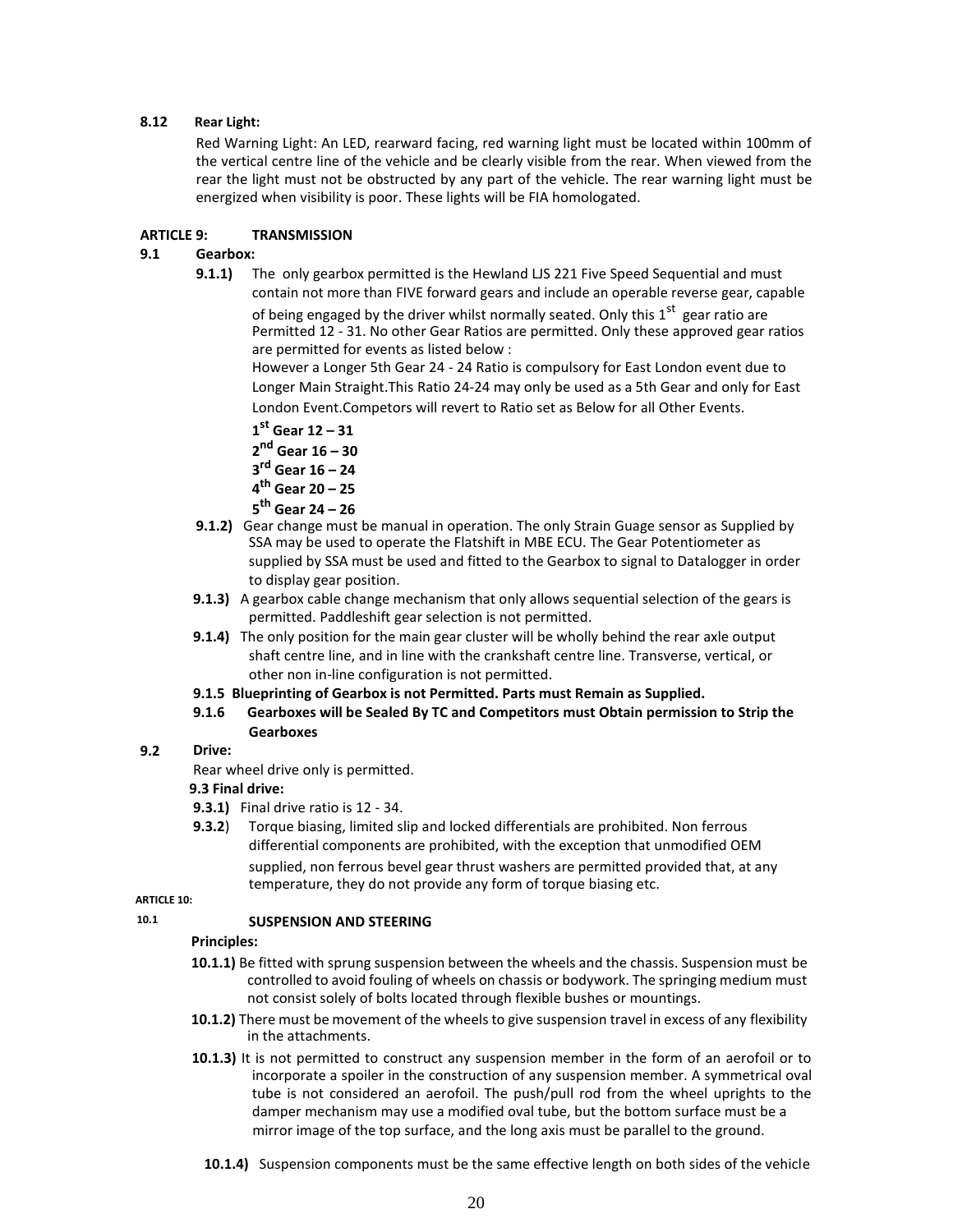and their mounting points must be equal distance from the chassis centre line.

- **10.1.5)** Active suspensions are prohibited, as is any system that allows control of the flexibility of the suspension springs, shock absorption and trim height when the car is moving.
- **10.1.6** Wheel Teathers must be Fitted for 2021 Championship. 1 x Teather per wheel fixed from Chassis to Each Upright. Teathers and Mounting Brackets are to be Fitted to each Competitors car as per supplied from Investchem Formula 1600

#### **10.2 Dampers:**

The damper casing design is free. They must be ferrous or light alloy units and separate reservoirs for fluid and/or gas are permitted. The shock Damper casing is defined as the item which contains the piston, fluid/gas, and moving parts which control the damping action. Any form of active damping is prohibited.

Any method of altering the damper performance by the

driver whilst seated in the car is prohibited

Only Conventional Hydraulic, Single Tube Dampers with One Piston and Maximum Four – Way Adjustment are Permitted in Any Position.

Damper Fluid May be Pressurised

The use of Blow – off valves , Inertia valves , External Electronic Inputs , The Storage of energy or any Hydraulic or Electronic Connections between Dampers are not Permitted .

#### **10.3 Suspension parts:**

The wishbones, and push / pull rods must be of steel or other ferrous material. All other suspension members must be made from a homogeneous metallic material with no composite materials allowed. It is permitted to incorporate suspension mounting points on the engine and transmission assembly.

#### **10.4 Intrusion of suspension parts:**

In order to prevent intrusion of suspension parts into the chassis cell during a side impact, each member of every front suspension component with two inboard mountings must be joined by a link as close to the chassis cell as practical. The anti-intrusion bars must have a minimum outside diameter of 11mm, and a minimum wall thickness of 1mm. Any slip joints in their construction must be effectively locked with threaded fasteners during competition.

#### **10.5 Anti-roll bars:**

Anti-roll bars for front and/or rear suspension capable of adjustment by the driver when seated in the car are forbidden.

#### **10.6 Coatings:**

Chromium plating of any steel suspension components is forbidden

#### **10.7 Steering:**

**10.7.1)** The steering must consist of a mechanical link between the driver and the front wheels. Rear wheel steering is prohibited. All other parts of steering system are free.

**10.7.2)** Have steering movement controlled to avoid fouling of the front wheels on chassis or bodywork.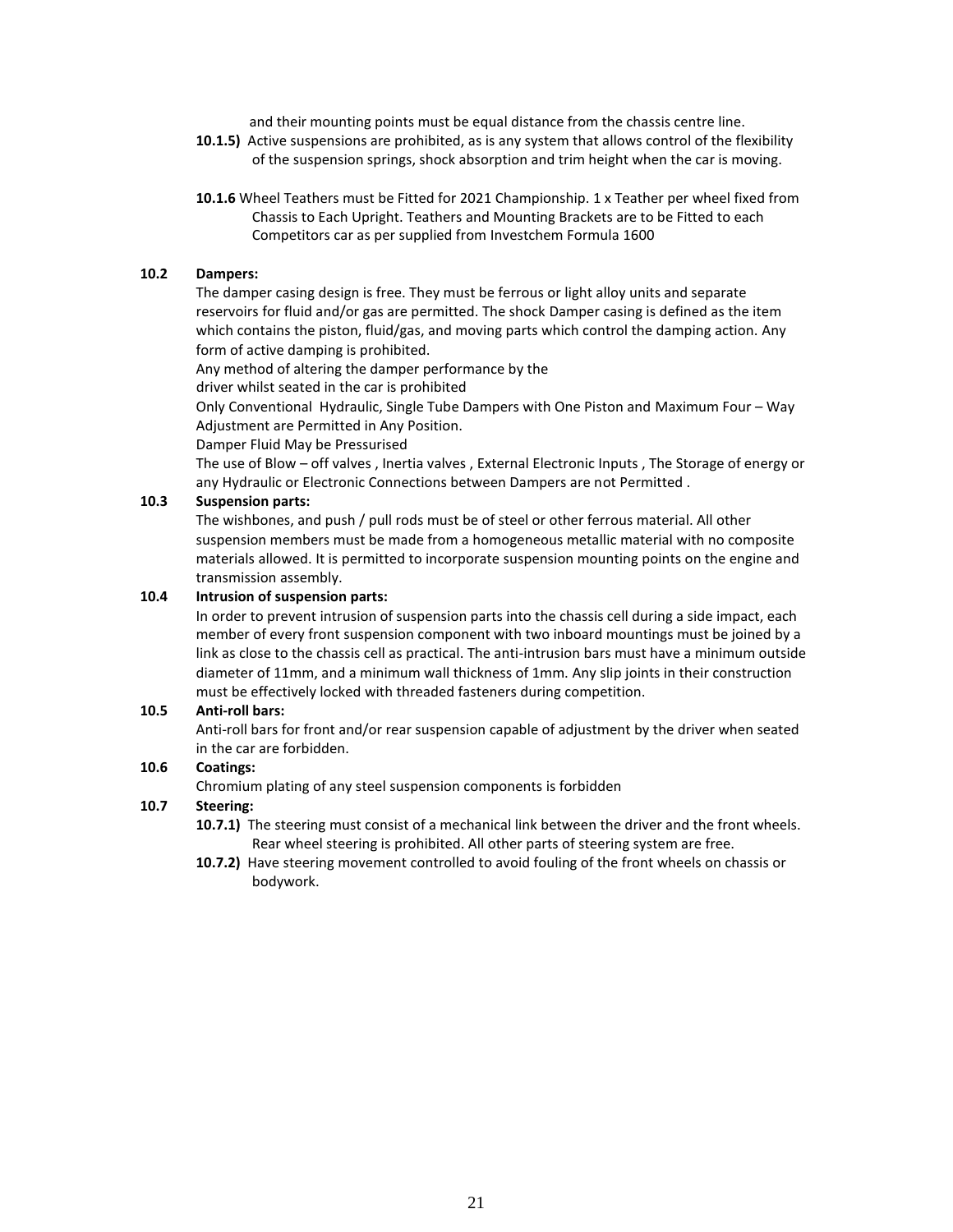#### **ARTICLE 11: BRAKES**

#### **11.1 Separate Circuits:**

All cars must have a brake system which has at least two separate circuits operated by the same pedal. This system must be designed so that if leakage or failure occurs in one circuit, the pedal shall still operate the brakes on at least two wheels. Vehicles must have brakes on all wheels Brake Pressure Sensors for DATA Purposes are Permitted.

#### **11.2 Brake Discs:**

Only brake discs made predominantly from ferrous material are permitted.

#### **11.3 Brake Calipers:**

Calipers may be ferrous or aluminium alloy castings with a maximum of two working cylinders per caliper. Brake pad materials, including carbon metallic are free.

#### **11.4 Hand operated brakes:**

For the sole purpose of assisting the driver during gradient starts, a simple cable operated brake assist system may be used. This may not in any way affect the performance of the main braking system and may not be connected to the hydraulic circuits. It must be solely mechanical.

### **11.5 Cooling Ducts:**

Brake cooling ducts are not permitted.

#### **11.6 Brake Pads:**

The only Brake pad allowed will be as follows as supplied by Investchem Formula 1600. PFC Brakes only.

Front : Part No : PFC 7720.11.15.44

Rear : Part No: PFC 7719.11.11.44

No other type of Brake Pad or Friction material will be allowed.

#### **11.7 Brake Pressure Modulation:**

Anti-Lock brakes and power braking are *forbidden*.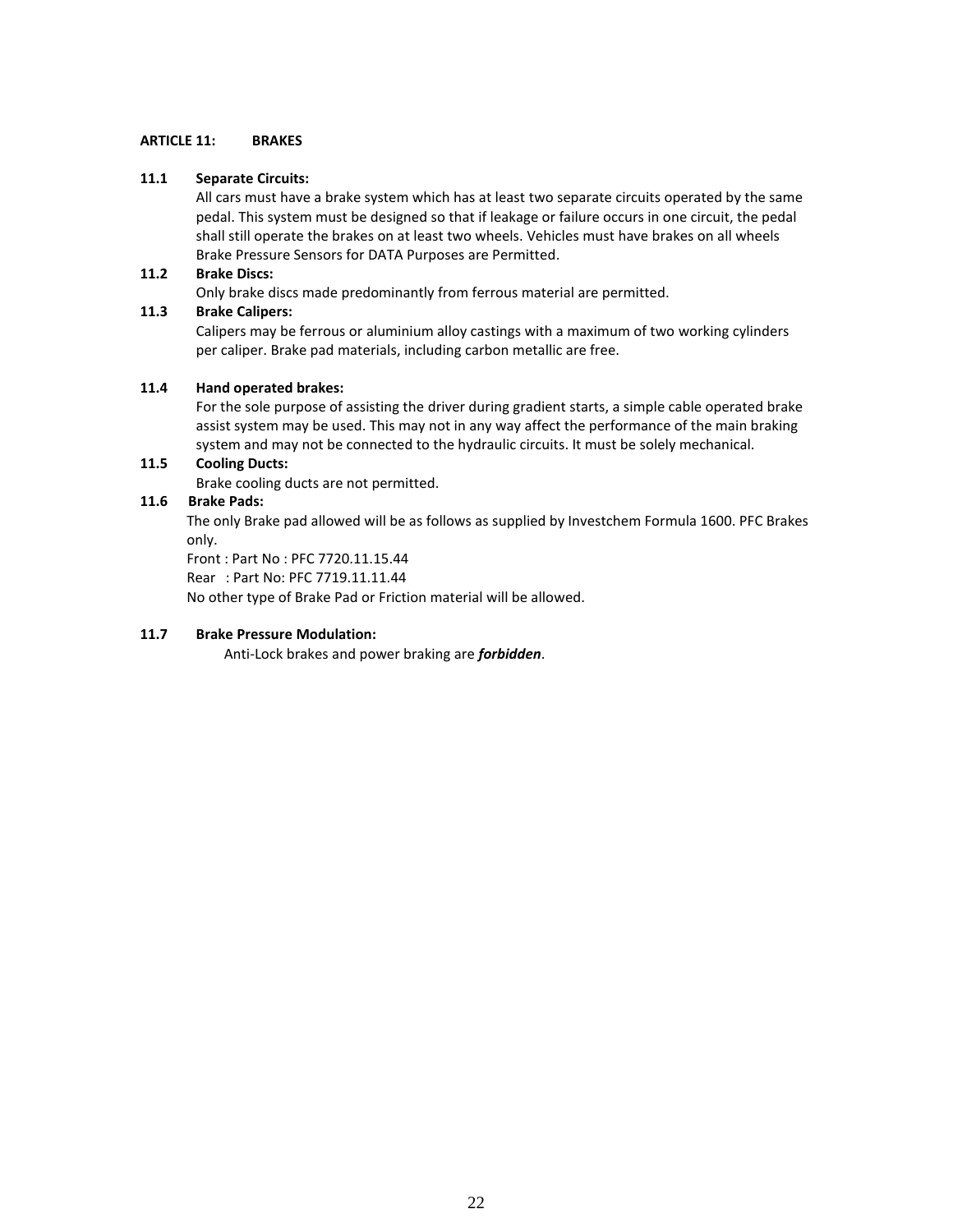#### **ARTICLE 12: WHEELS & TYRES**

#### **12.1 Location:**

Complete wheels must be external to the bodywork in plan view.

#### **12.2 Wheel Material:**

The material of the complete wheel assembly (Rim and mounting flange) shall be ferrous material or aluminium alloy. Magnesium alloy is not permitted.

#### **12.3 Dimensions:**

13 inch diameter wheels with a maximum rim width of 6 inch for the front and 7 inch for the rear are the only wheels permitted.

#### **12.4 Maximum Number of Wheels:**

The number of wheels is fixed at four

#### **12.5 Wheel Attachment:**

All wheels must be retained onto the hub by a minimum of four equally spaced stud and nut (or bolt) fixing.

#### **12.6 Tyre Type:**

The only tyres permitted are those listed in Appendix C. NB. The Slick and Wet tyres detailed in Appendix C are the ONLY tyres that are permitted on these wheels. See Sporting Regulations for the number of tyres permitted per event.

### **12.7 Pressure Control Valves:**

No pressure limiting device of any kind is allowed in the wheel/tyre assembly.

#### **12.8 Tyre heaters:**

It is not permitted to pre-heat the tyres by any means. This includes tyre warmers; hot soak cabinets etc. It is not permitted to chemically change the composition of the tyre material from the 'as sold' condition.

#### **12.9 Wheel Spacers:**

Not be fitted with any Wheel Spacer exceeding 25mm in thickness or of less than hub diameter. Multiple or laminated spacers prohibited.

#### **ARTICLE 13: COCKPIT**

#### **13.1 Cockpit Opening:**

The opening giving access to the cockpit must allow a designated horizontal template to be inserted vertically into the cockpit (not considering the steering wheel, the removable seat, or any side head support) down to 250mm lower than the lowest point of the cockpit opening. This template is defined by dimensions J, K, L in Appendix A.

#### **13.2 Internal Cross Section:**

The free internal cross section of the cockpit from the soles of the driver's feet to behind the seat shall at no point be less than 70000mm2. The only thing that may encroach on this area is the

steering column. A free vertical section of minimum 250mm width maintained to a minimum height of 250mm with corners of maximum 50mm radius must be maintained over the whole length of the cockpit with the steering wheel removed. The driver normally seated in their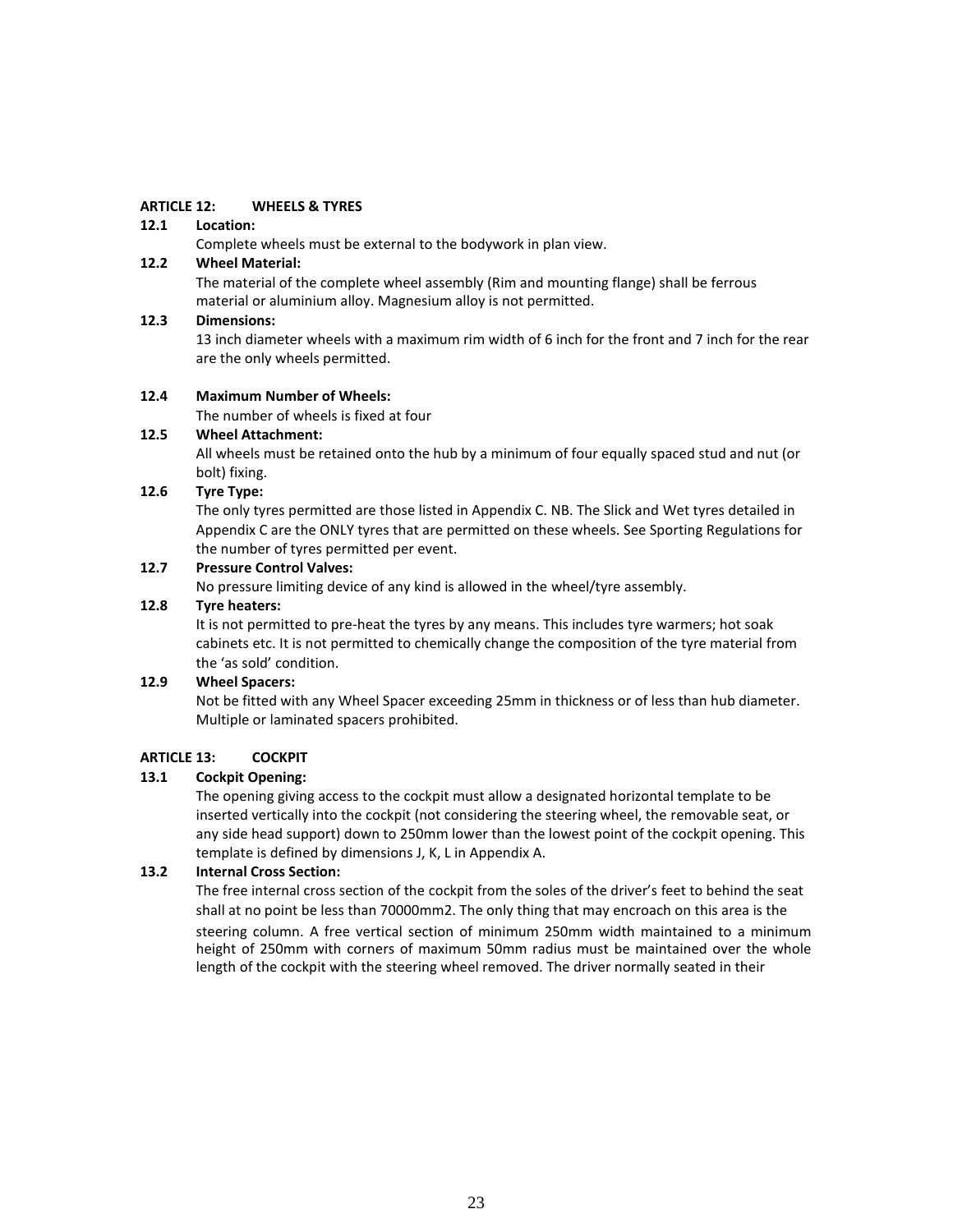driving position with the seat belts fastened and the steering wheel removed must be able to raise both legs together such that their knees reach the plane of the steering wheel in the rearwards direction; this action must not be obstructed by any part of the car. The cockpit must be so conceived that the maximum time necessary for the driver to get out from their normal driving position does not exceed 5 seconds with all driving equipment being worn, the safety belts fastened, and the steering wheel in place in the most inconvenient position.

#### **13.3 Feet Position:**

The soles of the feet of the driver, seated in the normal driving position and with their feet on the pedals in the inoperative position, shall not be situated to the fore of the vertical plane passing through the centre line of the front wheels.

#### **13.4 Steering Wheel:**

- **13.4.1)** Shape: The steering wheel rim must be continuously closed but the shape is free.
- **13.4.2)** Quick Release: The steering wheel must be fitted with a quick release mechanism. Its method of release must be by pulling a concentric flange installed on the steering column behind the wheel.
- **13.4.3)** Position: No part of the steering wheel or column, nor any part fitted to them, may be closer to the driver than a plane formed by the entire rear edge of the steering wheel rim. All parts fixed to the steering wheel must be fitted in such a way as to minimise the risk of injury in the event of a driver's head making contact with any part of the wheel assembly.

#### **ARTICLE 14: SAFETY EQUIPMENT**

#### **General safety recommendation:**

Owing to the widely varying nature of competitions and vehicles taking part in them, Investchem Formula 1600 takes the view that it would not be in the best interests of the competitors to cover all aspects of safety precautions with mandatory regulations. Inevitably such regulations could not necessarily provide for the most appropriate safety precautions in all foreseeable circumstances. All personal safety equipment: overalls, underwear, helmet, boots etc. must comply with at least the minimum requirements of the FIAapproved for the event being contested.

#### **14.1 Fire Extinguishers:**

- **14.1.1)** A fire extinguisher/extinguishing system must be carried on all vehicles, the minimum requirement being that the system be charged with one of the permitted extinguishants and be operable by the driver whilst normally seated either by manual operation or by a mechanically / electrically assisted triggering system
- **14.1.2)** Extinguishers will be classified as Small, Medium or Large and designated as Hand Held or Plumbed-In. Dry powder and Halon extinguishants are prohibited. Minimum Specification = Medium Plumbed-In, for discharge into both cockpit and engine compartment. Alternative: Large, plumbed-in, for discharge into both cockpit and engine compartment. As an alternative to the above, FIA homologated systems are accepted.

Table of Equivalents

|        |          | Zero     |
|--------|----------|----------|
| Size   | AFFF     | 2000     |
| Medium | 1.75 Ltr | 1.75 Ltr |
| Large  | 2.25 Ltr | 2.25 Ltr |

All capacities are minimums.

**14.1.3)** Plumbed-In Systems (If AFFF they must be FIA/MSA homologated).

**14.1.4)** The Large unit should have two points of triggering, one for the driver and one outside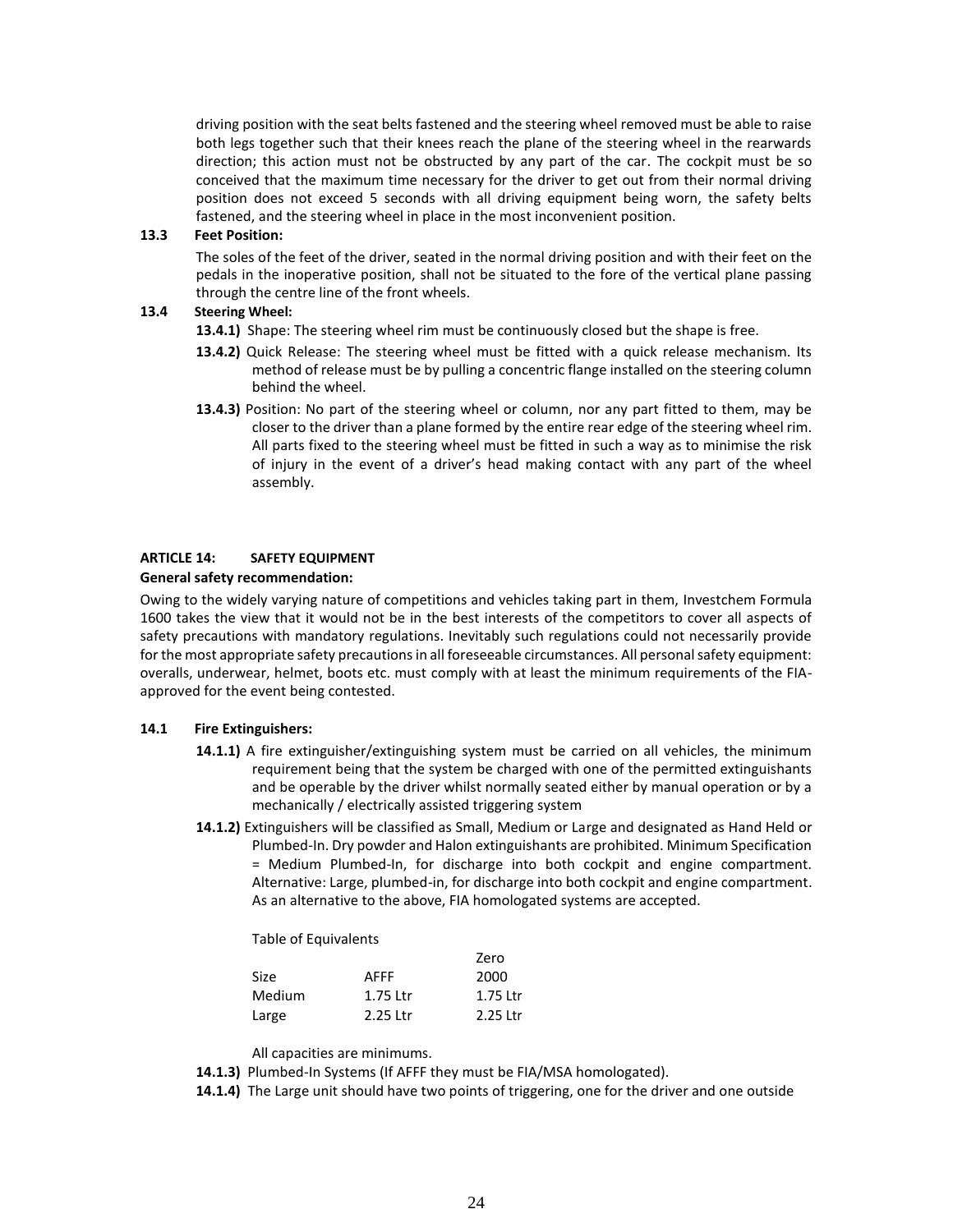the car for activation by Marshals etc.

- **14.1.5)** The triggering point from the exterior must be positioned close to the Circuit Breaker (or combined with it) and must be marked by the letter "E'' in red inside a white circle of at least 100mm diameter with a red edge.
- **14.1.6)** In installing units the direction of nozzles should be carefully considered, induction, exhaust, ignition and fuel pumping systems being the most likely areas for fire to occur
- **14.1.7)** Where possible sources of fire exist outside the engine or cockpit areas advice should be sought from the MSA, the FIA, or the National Motor Sport Authority concerning plumbed-in system installations.
- **14.1.8)** All bottles should discharge simultaneously and must be operable in any position of the car even if inverted.
- **14.1.9)** It is strongly recommended that plumbed-in bottles should be mounted in the fore and aft direction in the vehicle. The fitting of a pressure gauge is recommended (mandatory for pressurised AFFF units.
- **14.1.10)** Method of Operation: The preferred method of operation is electrical which should have its own source of energy for triggering, ideally with provision for checking the integrity of the systems triggering circuit.
- **14.1.11)** Installation: Particular attention should be paid to the installation and maintenance of any system, especially if it is mechanically operated. Pull cables should be fitted in such a way that no kinks or 'S' bends are formed which could cause malfunction.
- **14.1.12)** Extinguisher systems should be capable of being dismantled for the purpose of checking the weight of the extinguishant and the integrity of the cylinder, also to enable the operating system to be serviced without discharging the contents. The tare weight of the unit must be marked on the cylinder.
- **14.1.13)** All plumbed-in extinguisher systems must be in an 'ARMED' condition (i.e. be capable of being operated without the removal of any safety device) at all times whilst competing or practising in races or speed events (including during post event scrutineering
- **14.1.14)** Any plumbed-in extinguisher system found to be incapable of being operated will be the subject of a report to the Clerk of the Course/Stewards for possible penalty as an offence against Safety Regulations.
- **14.1.15)** Checking for correctly 'Armed' extinguisher systems, should only be carried out by MSA Scrutineers, and/or Judges of Fact nominated for that purpose.

#### **14.2 Master Switch:**

- **14.2.1)** Driver Switch: The driver, when seated normally with safety belt fastened and steering wheel in place, must be able to cut off all electrical circuits to the ignition, all fuel pumps and the rear light by means of a spark proof circuit breaker switch. This switch must be located on the dashboard and must be clearly marked by a symbol showing a red spark in a white edged blue triangle.
- **14.2.2)** External Circuit Breaker: An external circuit breaker switch when operated, must isolate all electrical circuits with the exception of the circuit that operates the fire extinguishers. It must be situated on the lower main hoop of the roll-over bar. The location to be identified by a Red Spark on a white-edged blue triangle, and the 'On' and 'Off' positions clearly marked. Note: When the circuit breaker is operated there must be no power source capable of keeping the engine running.

#### **14.3 Rear View Mirrors:**

All cars must have at least two mirrors mounted so that the driver has rearward visibility on both sides of the car (minimum surface area of each mirror: 5500mm2).

#### **14.4 Safety Belts:**

**14.4.1)** Be fitted with a safety harness to be worn at all times by the driver during training practice and competition.

14.4.2) The safety harness must be of a 'six point' type, incorporating two shoulder straps, one abdominal strap and two straps between the legs, with each strap having a separate fixation point on the chassis of the vehicle. Points must be located one either side of the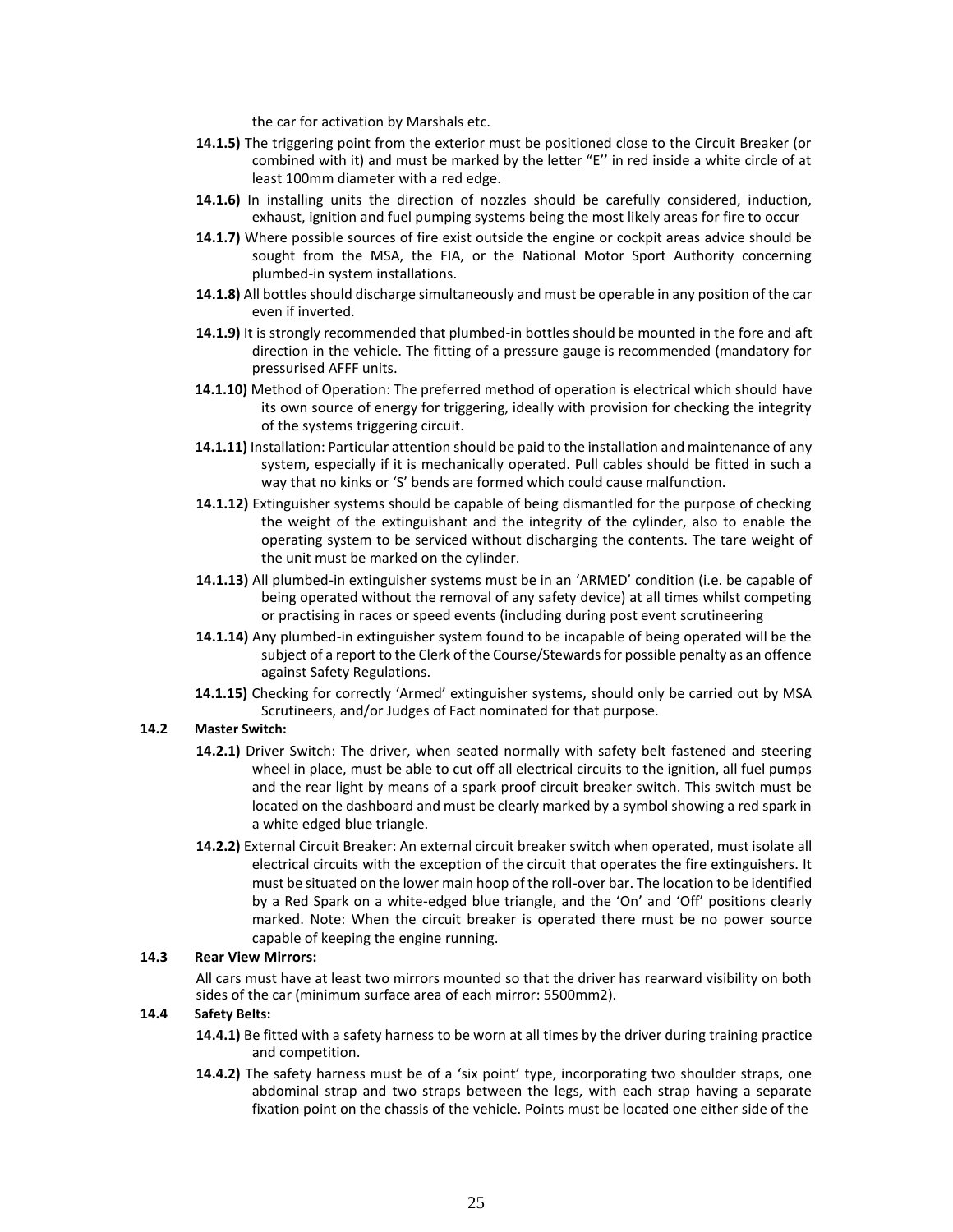driver, two to the rear of the driver's seat and two between the legs. The fixation points to the rear should be positioned so that the strap from the shoulder is as near horizontal as possible. It must not be located on the floor directly behind the driver. Seat belts once involved in a serious accident must be discarded. It is not permitted to mix parts of seat belts. Only complete sets as supplied by manufacturers must be used.

**14.4.3)** Release mechanism: Only one release mechanism is permitted on each seat belt configuration and this must be available for the wearer to operate whilst seated in the competing position. Belts subjected to oil, acid or heat must be replaced. All harnesses must be currently FIA homologated.

#### **14.5 HANS device:**

Competitors are advised that the use of Head and Neck Restraint System (HANS) devices is compulsory under these regulations. Any HANS device used must comply with the FIA code.

#### **ARTICLE 15: SAFETY STRUCTURES**

**15.1** These regulations are based the 2009 Royal Automobile Club Motor Sports Association (MSA) current Yearbook (Blue Book) rules, and specific Ford requirements.

#### **15.2 Roll Structures:**

- **15.2.1)** The basic purpose of safety structures is to protect the driver. This purpose is the primary design consideration. The use of the rollover hoop to achieve or supplement aerodynamic effects is prohibited. It is not permitted to carry or pass any liquids in or through any tubes comprising part of the chassis structure, or safety ROPS.
- **15.2.2)** All cars must have two roll structures. The principal structure must be positioned behind the driver. The second structure must be in front of the steering wheel but no more than 250mm forward of the top of the steering wheel rim in any position. The two roll structures must be of sufficient height to ensure the driver's helmet and his steering wheel are at least 70mm and 50mm respectively below a line drawn between their highest points at all times.
- **15.2.3)** The Safety Roll-over structure must either comply fully with an MSA ROPS Certificate issued in 2005 or earlier or be constructed to the following requirements:
- **15.2.4)** The roll-over hoop must be symmetrical about the lengthwise centre-line of the car and of minimum height 900mm measured vertically from the base of the cockpit or 920mm measured along the line of the driver's spine from the bottom of the car seat.
- **15.2.5)** There must be at least one brace rearwards from the top of the roll-over hoop at an angle not exceeding 60° with the horizontal. This brace must be the same diameter as the rollover hoop, if two braces are fitted to the tube the diameter may be reduced to 20-26mm the wall thickness being maintained. In addition, forward facing braces should be considered. The width inside the roll-over hoop main tubes must be 380mm minimum measured 600mm above the base of the seat. It must incorporate a cross brace to restrain the driver's head and give rearward support. The top hoop radius must not be less than 100mm measured at the centre line of the tube.
- **15.2.6)** Minimum Material steel specification: Cold drawn seamless Carbon steel 350N/mm² Minimum Dimensions: 42.4mm diameter x 2.6mm wall thickness
- **15.2.7)** The front roll-over hoop (Hoop in front of the steering wheel) must be designed to withstand the forces given hereafter in any combination on top of this hoop:- 1.5w Lateral; 5.5w Fore and aft; 7.5w Vertical  $w = 600$ Kg
- **15.2.8)** Each manufacturer must be able to demonstrate to the ASN:
	- i) That the material used has a certificate of origin or traceability and is kept segregated from other batches of material.
	- ii) That welding procedures used produce consistent and sound welds and are regularly checked by laboratory tests.
	- iii) That they operate and maintain auditable in-house quality standards and procedures which are updated regularly.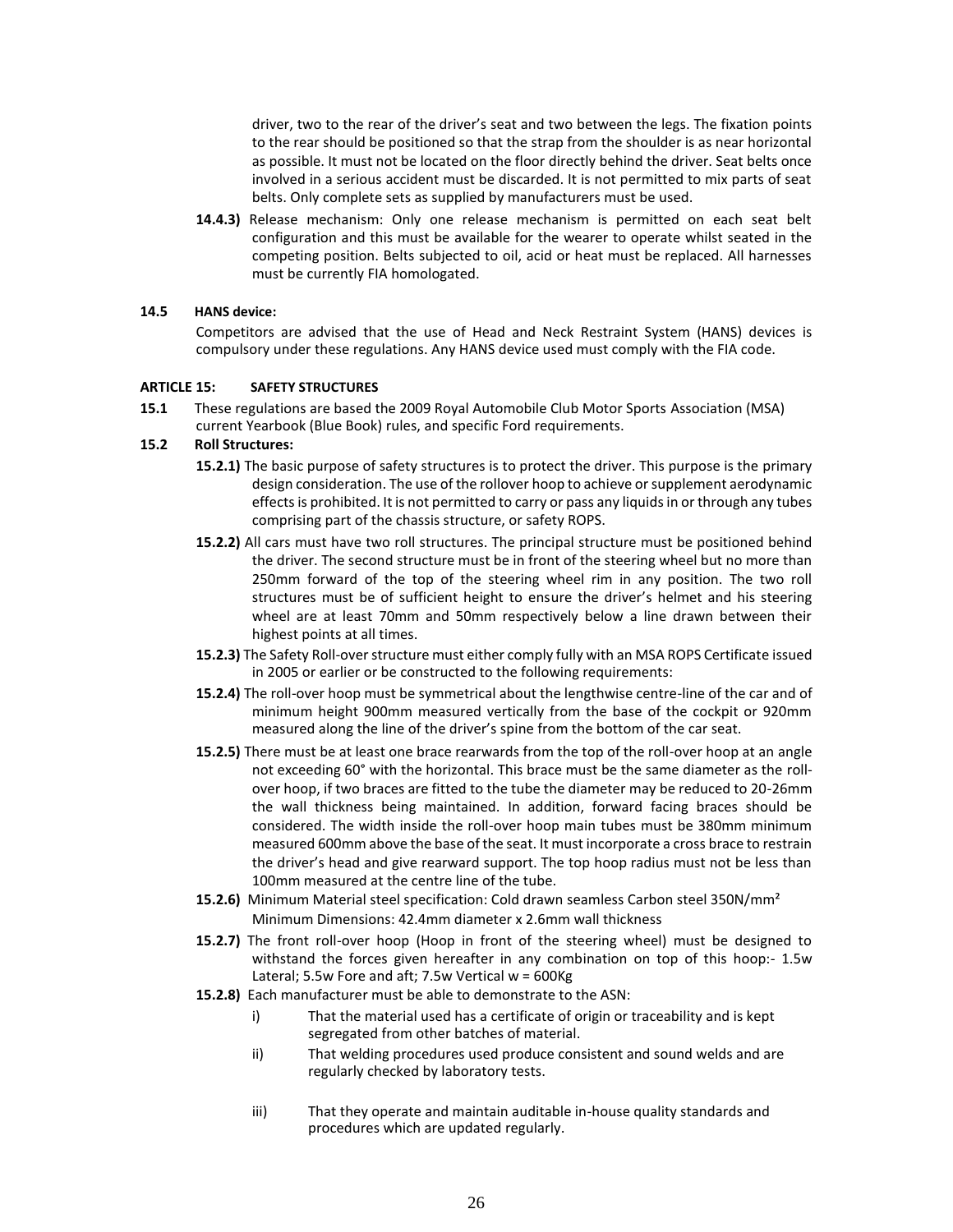#### **15.3 Chassis Survival Cell:**

**15.3.1)** The model year of the chassis must be clearly and indelibly stamped into a structural member of the main chassis, (or on a steel plate attached by welding on at least 3 sides to the chassis), in an area visible to scrutineers without bodywork or other component removal. All chassis's for a particular model year will be stamped in the same position.

#### **15.4 The chassis:**

The longitudinal centre line of the chassis must correspond with the longitudinal centre line of the wheel axis'. The chassis must be of tubular steel construction with no load bearing panels except bulkhead and undertray, curvature of the undertray must not exceed 25.4mm. The undertray/floor (Art 3) extends from the bulkhead forward of the pedals to the bulkhead between the fuel tank and the engine. Monocoque chassis construction is prohibited. Load bearing panels are defined as, sheet material affixed to the frame by welding or bonding or by rivets or by bolts or screws that have centres closer than 152mm. The maximum length of weld attaching the panels to the chassis shall be 25.4mm. The gap between the ends of the each weld shall be a minimum of 152 mm. Bodywork must not be used as stress bearing panels. The use of stabilised materials, composite materials using carbon and/or Kevlar reinforcement is prohibited (unless specifically permitted in these regulations). In the case of a vehicle with the fuel tank placed immediately behind the driver, a Bulkhead (a non-flammable, solid closing panel, attached to the main frame of the chassis with its fixation points less than 152mm apart around the full extremity of the panel), must be placed between the engine and the fuel tank. In addition another closing panel must be fitted between the fuel tank and the driver to prevent any fuel spillage, however caused, from reaching the driver whilst seated in the car. Gaps must be sealed with GRP or Intumescent Putty. Magnesium is prohibited for bulkheads. The tolerance on the variation in flatness of the under surface of the car between the furthest forward bulkhead, and the rear bulkhead (at the position of the Roll Over protection hoop) will be 5mm. The Lateral Protection structure base (Side pod base) can be up to 25mm above the floor defined above, but must be parallel to it, and subject to the 5mm flatness tolerance. The floor of the side pod must reflect the plan of the upper surface.

#### **15.5 Head Protection:**

- **15.5.1)** A rear head restraint must be fitted, capable of restraining a 17kg mass decelerating at 5g. Dimensions to be 100mm x 100mm and located such that the driver's helmet is restrained and cannot move past it under rearward forces, or be trapped between the rollover hoop and the head restraint. It is recommended that it be within 50mm of the driver's helmet when normally seated.
- **15.5.2)** Side head restraints are mandatory for all cars the internal gap between the ears must be less than 400mm, and the side restraints must be fitted with an energy absorbing material of at least 20mm minimum thickness. Its construction must not impair the drivers ability to extricate themselves from the vehicle within the maximum time allowed. (See Art 13.2) The side head protection device may be detachable during this extradition, but its removal must form part of the extradition period. The energy absorbing material used must comply with a minimum F.I.A standard for this application.
- **15.5.3)** Side Head protection shall be installed at such a height that it ensures that the driver's helmet will contact this protection in such a manner as to reduce to a minimum any possible injury in the case of contact with it.

#### **15.6 Frontal Protection:**

**15.6.1)** The chassis must include an impact-absorbing structure fitted ahead of the front bulkhead of the tubular steel frame. This structure must be independent of the main bodywork and must be solidly fixed to the extremities of the bulkhead (i.e. with bolts requiring tools for removal). It must constitute a box of 300mm minimum length, 150mm minimum height in any vertical section and 40000mm2 minimum total cross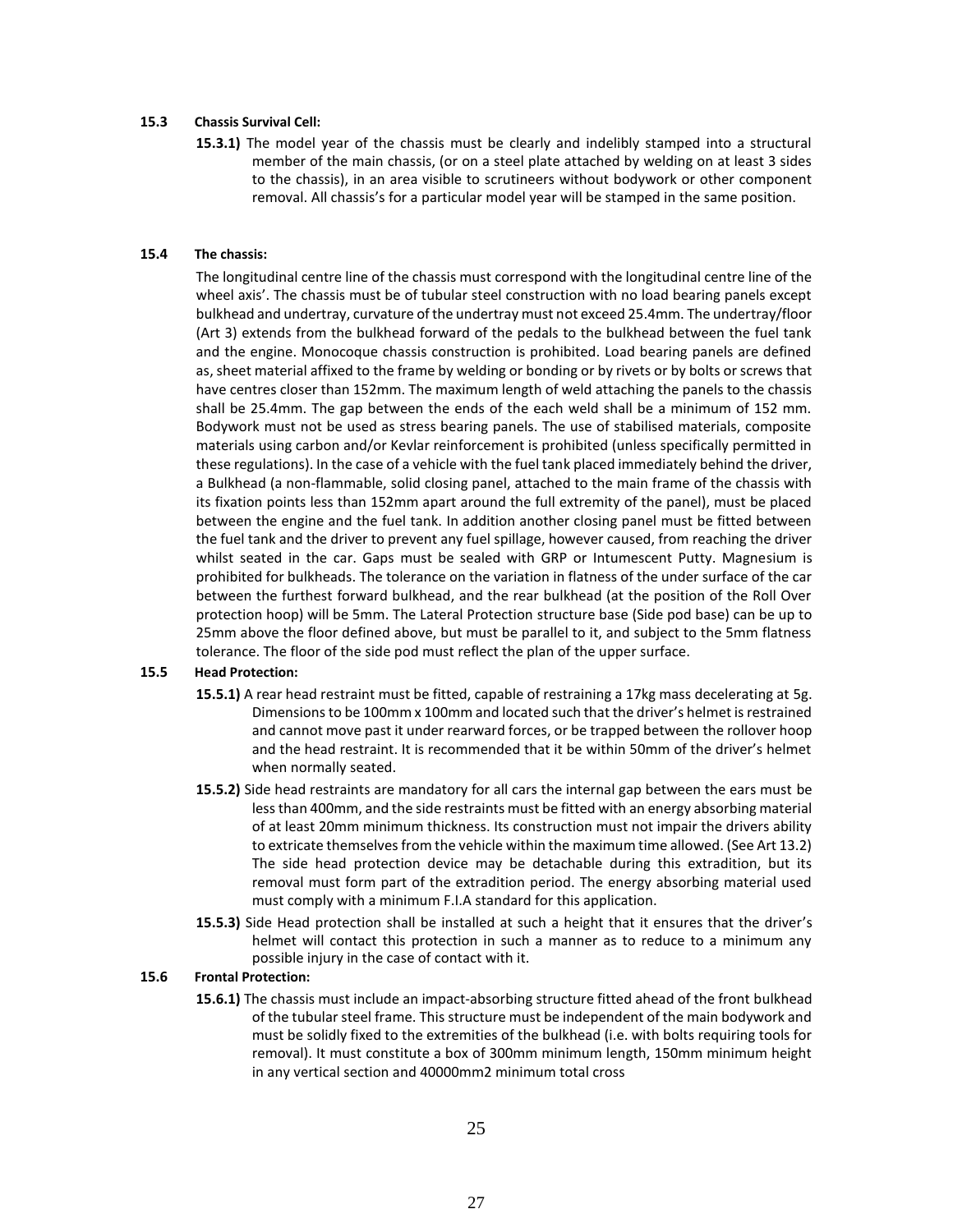section. It must be metallic using honeycomb sandwich construction with a panel thickness of 13.9mm minimum. The main bodywork is defined as the external covering of the chassis frame from the foremost steel bulkhead to the centreline of the rear wheels.

**15.6.2)** The impact-absorbing structure shall be fixed to the chassis with a minimum of 4 fasteners, in high quality steel using a core diameter of 6mm minimum. Irrespective of the size of the impact absorbing structure (safety foot box), the maximum total area of access holes allowed in the walls of this structure shall be 15000mm2. The basic structure is defined as a unit with 5 closed sides, and 1 open side. The access hole dimensions quoted apply to any modification to the 5 closed sides. (Minimum clearance holes for the passage of steering rack / rods are not included in the calculation of this area.

#### **15.7 Lateral Protection Structure:**

**15.7.1)** Continuous panels whose projection on a vertical plane parallel to the longitudinal axis of the car shall be at least 150mm high, shall extend on either side of the car, at a minimum distance of 550mm from the car's longitudinal centre line between at least the transverse planes passing through the fuel tank rear face and the frontal extremity of the minimum cockpit opening, and at a minimum distance of 350mm from the car's longitudinal centre line between at least the transversal planes passing through the above extremity and the front rollover bar hoop. These panels shall be made from a composite material of 3000mm2 minimum cross section with a honeycomb core in metal or Nomex giving adequate resistance to compression. The external skins shall be of aluminium alloy, plastic, or carbon fibre of a minimum thickness of 0.5mm or made up of another assembly of materials of equivalent efficiency. The panels must be securely attached to the flat bottom and their upper extremity to the main structure of the car in such a manner as to ensure absorption of a lateral impact. The radiators may play the role of protective panels or of transversal struts. The periphery of the bodywork covering the Lateral Protection Structure, when viewed from below, must be curved upwards with a minimum radius of 50mm, and a maximum radius of 70mm with the exception of air entry and exit openings into the Lateral Protection Structure.

#### **15.8 Cockpit side protection:**

Above the level of the Lateral Protection Structure, and up to the level of the upper chassis tube, stretching from the rear roll hoop to the front roll hoop there must be an anti-intrusion panel. This anti-intrusion panel shall be either built into the removable bodywork, or keyed into the main chassis but cannot be rigidly attached to the chassis. It can be made from glass reinforced plastic, Kevlar or aluminium skin added to the inner face of the removable body panel. Any material added must considerably improve the anti-penetration capability of the structure in the area of the driver If the side protection is built into the bodywork alongside the driver the minimum requirement is: - a double layer, 141.75 g/m2 (5oz), bi directional, laminated Kevlar (Aramide) material.

#### **ARTICLE 16: FUEL**

#### **16.1 Fuel:**

Pump fuel conforming to the MSA Competitors' and Officials' Year Book under the Terminology section must be used or equivalent specification for fuel of the country authorising the competition. It is recommended that cars built from 01-01-09 should have a fuel system fully compatible with bio-fuels which contain up to 85% ethanol.

#### **16.2 Fuel testing:**

Random fuel test samples by the scrutineer are permissible. For events that specify a single source fuel, an industry recognised fuel comparison testing machine is authorised. In this case, and on condition that the test is conducted by a qualified technician to the manufacturers instructions, then this test procedure will become the definitive test of compliance for that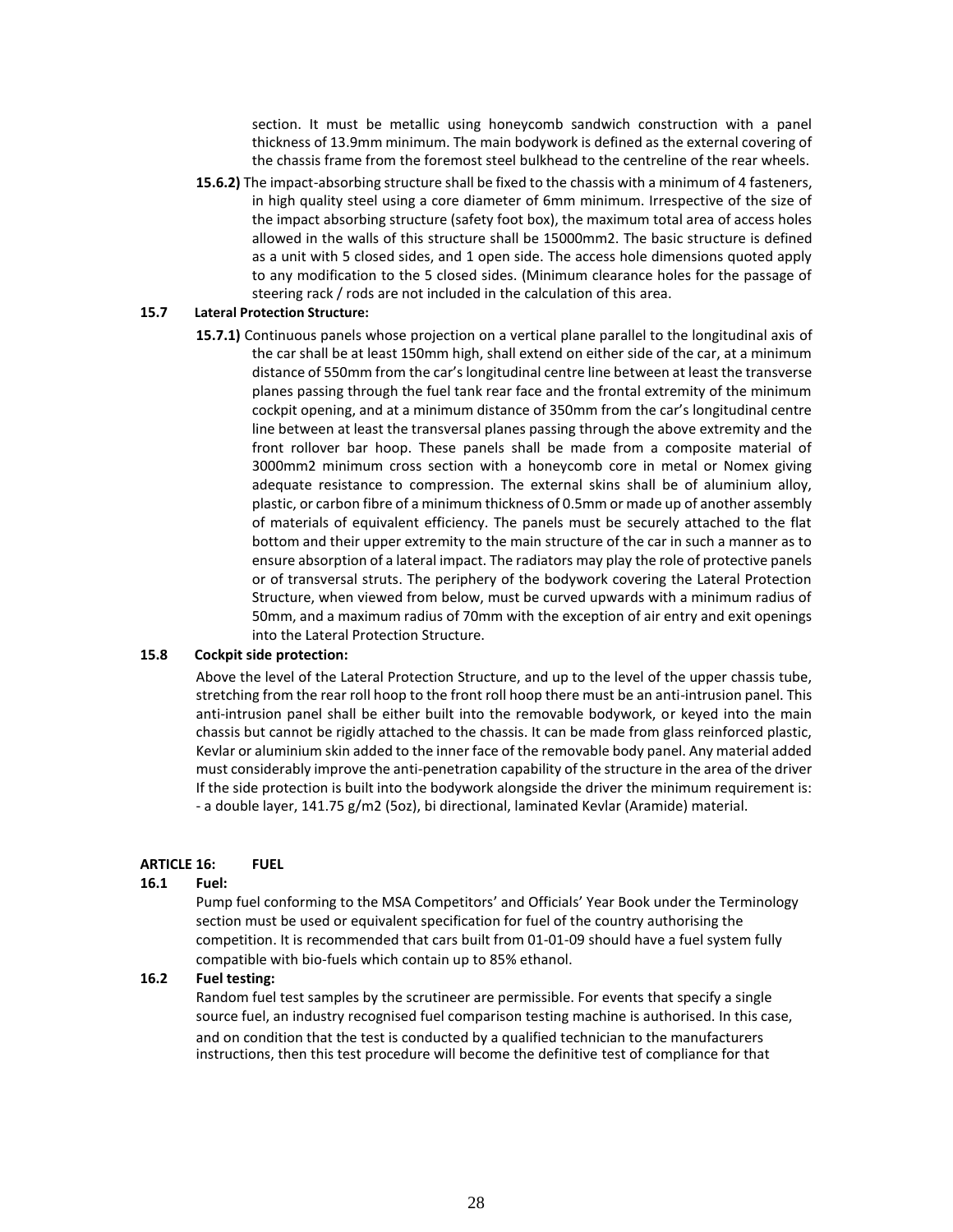event.

#### **ARTICLE 17: MISCELLANEOUS**

#### **17.1 Materials**

- **17.1.1)** The use of titanium, ceramic, high strength composites and similar materials is prohibited. The Ceramic coating of exhaust sytem only is permitted.
- **17.1.2)** The use of carbon and/or Kevlar reinforcement is prohibited. (Unless expressly permitted).
- **17.1.3)** The use of non-metallic materials for seals, bearing race cages and bearing liners i.e. rose joint bearings are permitted.

#### **17.2 Verification:**

Scrutineers are empowered to undertake any form of verification procedure necessary and may order the removal of parts from the car, incurred costs to be borne by the competitor. The right is reserved for a competitor's vehicle to be sealed for later inspection and to be removed to a Ford nominated location for examination. The competitor, or their agent, will be invited to witness this inspection and will be required to provide all the labour required to perform the vehicle or component strip. The scrutineers job is to observe and report; it is the entrant's responsibility to present any component requested by the scrutineer for inspection.

#### **Appendix A Drawing 1**



#### **Drawing 2**

1950.0mm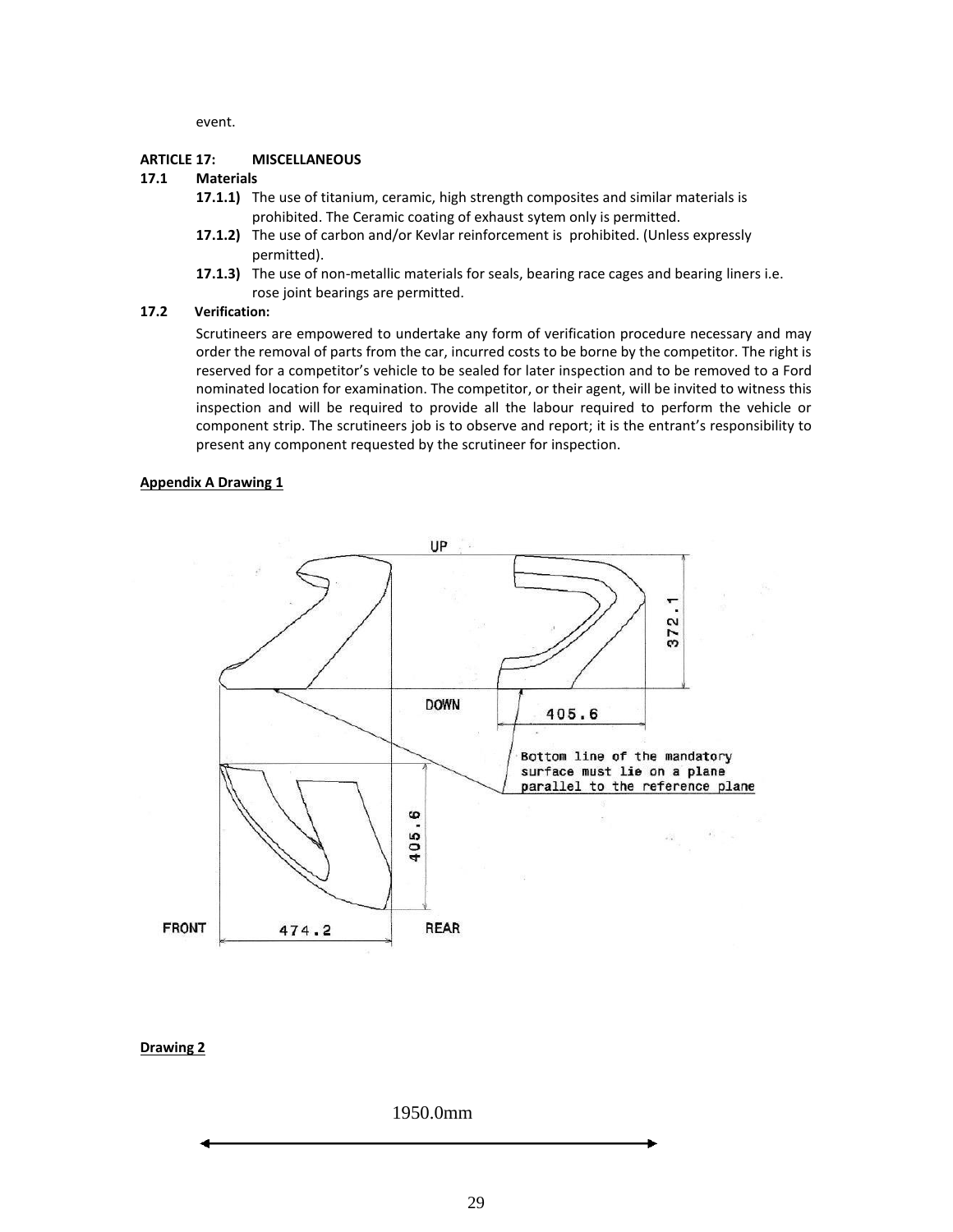

Left hand and right hand side pod floor. Material: marine ply wood, 6mm thick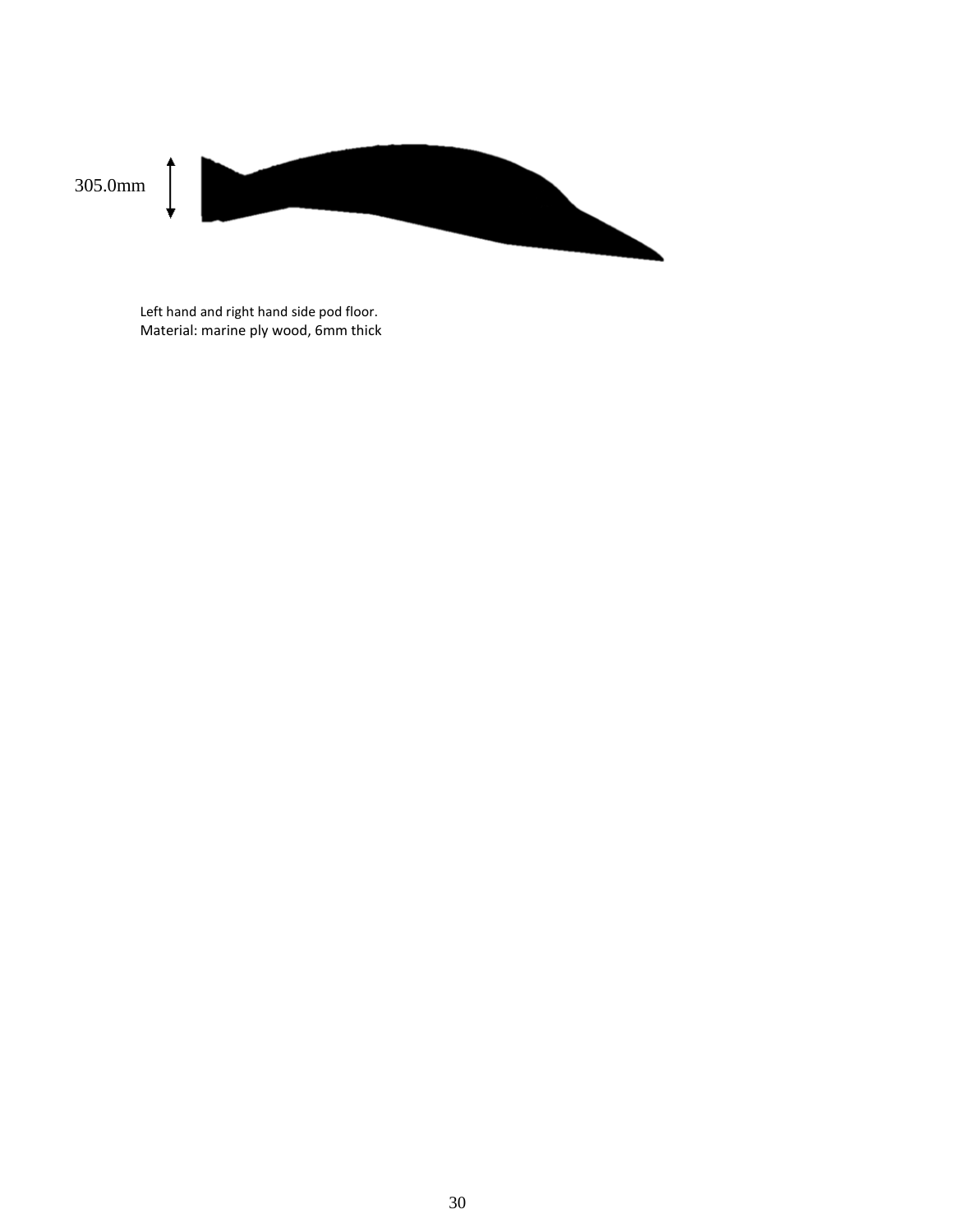#### **APPENDIX A TABLE OF SINGLE SEATER DIMENSIONS**





- 3. Lateral Protection structure<br>5. Front track 6. Rear track 6. Rear track
- 5. Front track
- 7. Wheelbase

### **Notes**

1. Safety roll over bar 2.Substantial support structure

| Maximum height is measured with the driver aboard.                                |         |
|-----------------------------------------------------------------------------------|---------|
| Maximum height excludes safety roll-over bar on which there is no maximum height. |         |
| Single seater dimensions – refer to drawing                                       |         |
| *(A) Maximum Rear wing end plate height measured from ground                      | 900     |
| (B) Maximum front overhang from front wheel axis                                  | 900     |
| <sup>®</sup> Exhaust height measured from the ground                              | 200 Max |
| (D) Minimum height of Lateral Protection Structure                                | 150     |
| <sup>®</sup> Minimum safety roll-over bar length in line with drivers spine       | 920.    |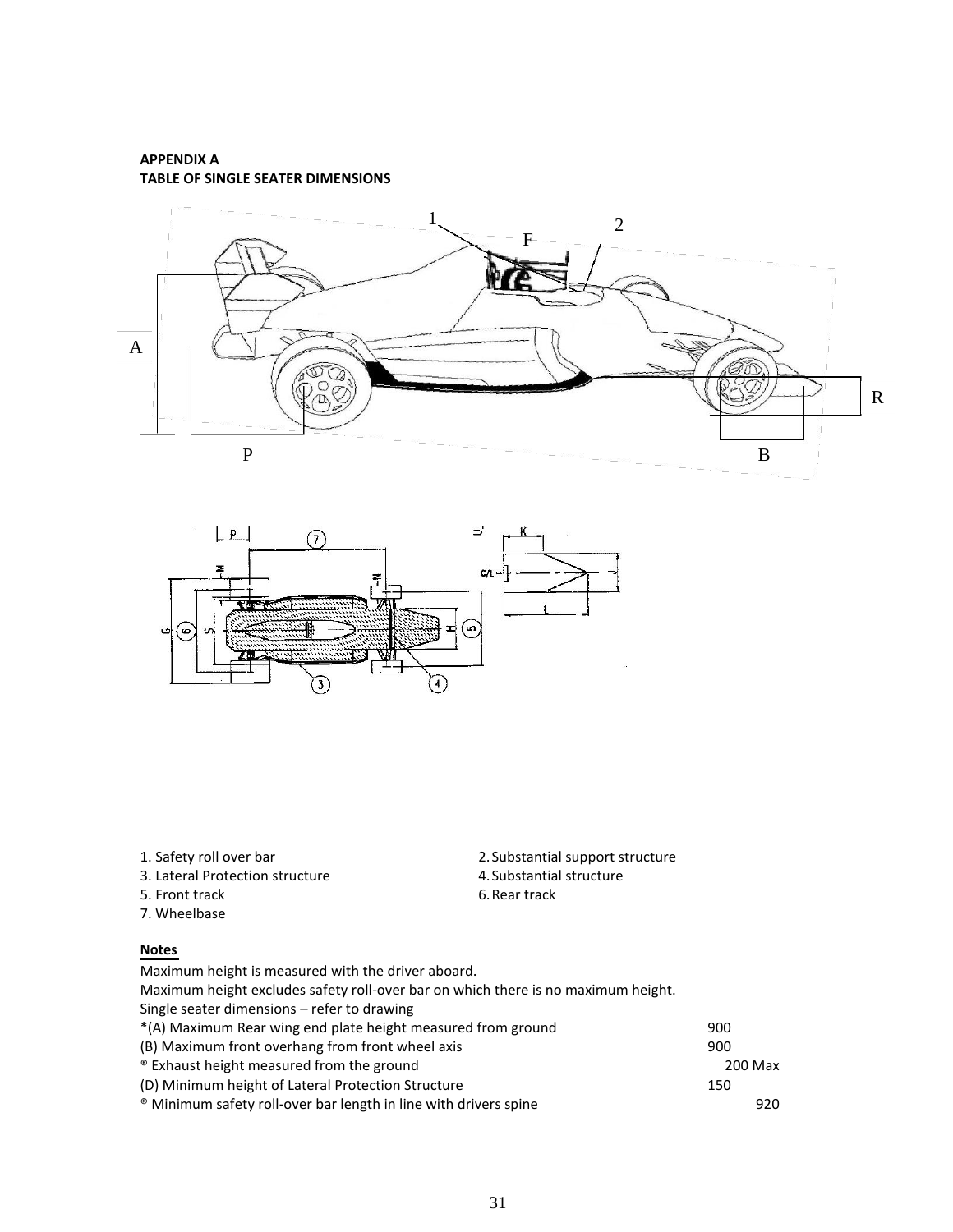| (F) Minimum allowed helmet clearance                                                                                    | 20     |
|-------------------------------------------------------------------------------------------------------------------------|--------|
| (G) Maximum width                                                                                                       | 1850   |
| (H) Maximum body width behind front wheels                                                                              | 950    |
| (J) Minimum cockpit opening                                                                                             | 450    |
| (K) Minimum cockpit parallel opening length                                                                             | 300    |
| (L) Minimum cockpit overall opening length                                                                              | 600    |
| (M) Maximum rear wheel width                                                                                            | 7 inch |
| (N) Maximum front wheel width                                                                                           | 6 inch |
| (P) Maximum Rear Crash Structure overhang length behind rear wheel axis                                                 | 600    |
| <sup>®</sup> Minimum ground clearance                                                                                   | 40     |
| (S) Maximum width including lateral protection structure                                                                | 1300   |
| (T) The maximum height of any part wider than 1100mm ahead of the front wheels is not to exceed the<br>front rim height |        |
| (U) Maximum height of nose (see Art 4.13 for implementation date)                                                       | 200    |

( V) Minimum Height From Underside of Front wing plane and Ground 60mm

| Minimum wheelbase                                                                                        | 2000    |
|----------------------------------------------------------------------------------------------------------|---------|
| Minimum track                                                                                            | 1200    |
| Wheel diameters                                                                                          | 13 inch |
| ALL dimensions in mm unless specifically stated (* Except for within 450mm rearward of the front face of |         |

the ROPS and for a maximum of 150mm either side of the centre line where bodywork may not be more than 25mm higher than the upper surface of the ROPS.)

#### **Appendix C**

#### **TYRES**

The only approved AVON tyres for Formula 1600 cars are: Pattern Size Specification No:

| Front Tyre Slick 6.0/21.0-13 | (15981) A 29 compound |
|------------------------------|-----------------------|
| Rear Tyre Slick 7.0/22.0-13  | (15982) A 29 compound |
| Front Tyre Wet 6.0/21.0-13   | (7414)                |
| Rear Tyre Wet 7.0/22.0-13    | (7415)                |

The specification number will be moulded on one sidewall of the tyre, as will a unique serial number for that tyre.

No mechanical (other than rubber removal by normal wear), heat or chemical treatments are permitted to the "as sold" tyres.

Tyres Supplied by:

Investchem Formula 1600

See sporting regulations for the number of tyres that can be used at any race meeting.